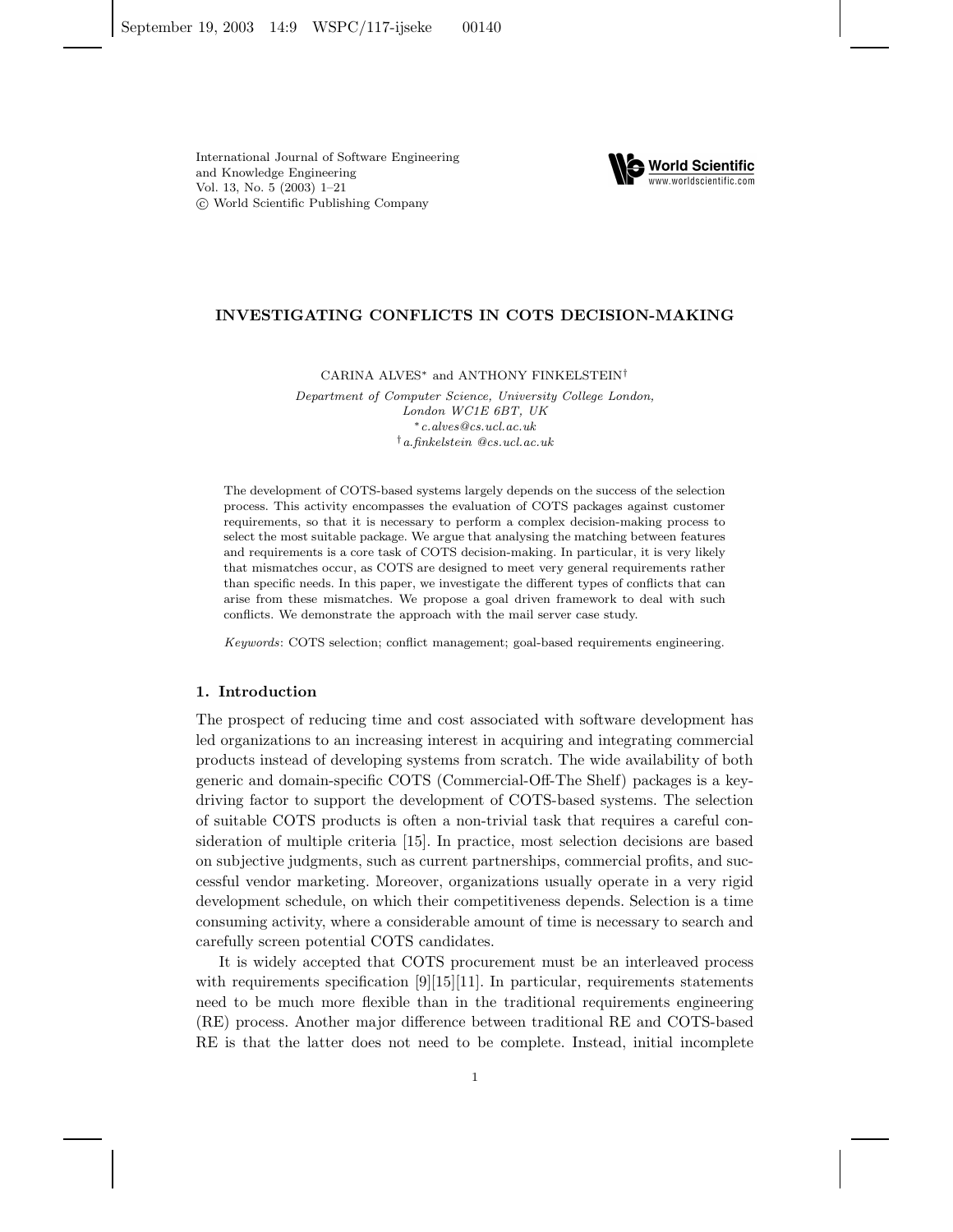requirements can be progressively refined and detailed as soon as product features are assessed. An interesting approach is to let available COTS features influence requirements [3]. Consequently, it is necessary to achieve the best balancing of requirements precision and flexibility.

The use of COTS involves many challenges and risks. For instance, organizations have very limited access to the product's internal design and the typical description of commercial packages is an incomplete and confused textual description. On the other hand, when buying COTS products, users can take advantage of buying a product that has been tested many times by other users with consequent improvement in software quality. An additional complication is that vendors have full control over the product releases and upgrades. Therefore, users are put into unexpected situations over which they have no control. In fact, COTS packages usually include more functionalities than the customer really needs. Therefore, these extra capabilities impose constraints and limitations over requirements creating different circumstances for the requirements engineer who now has to deal with undesired features. Thus, this new situation leads to a continuous process of requirements negotiation.

Because of the uncertain nature of COTS capabilities, the evaluation of how customer requirements can be met by products is too complex to be performed. Analysing the matching between features and requirements is a way to identify possible inconsistencies between what is wanted and what is possible to meet. In other words, the selection process encompasses the balancing of conflicting interests between customers and vendors. Current COTS selection methods fail to support the effective comparison of features against requirements. In particular, the evaluation process demands some form of inexact matching between these specifications, where a range of conflicts can arise from these mismatches. It is also necessary to engage in an extensive process of requirements negotiation in which the requirements of the organization have to be balanced against the capabilities of the package. Our work aims at developing a better understanding of how these conflicts should be identified and managed in order to support COTS decision-making.

In a previous paper [8], we have discussed the main challenges and problems that may arise in COTS decision-making. The contribution of the present paper is the development of a goal-oriented approach to manage conflicts in COTS-based development. The motivation to follow a goal-based approach is that high-level goals represent requirements as strategic needs, giving the right abstraction level to evaluate the different alternatives that operationalise such goals. Note that, in our approach COTS features are considered ways to operationalise goals. Moreover, high-level goals are very stable as they represent the real needs of stakeholders; as far as goals are decomposed, different refinements are proposed which complies with the necessity to have flexible requirements stated before. Rather than eliminating conflicts, what is practically impossible given the lack of control over the COTS behavior, we aim at proposing a course grain framework that handles conflicts in order to achieve the best balancing between COTS constraints and customer goals.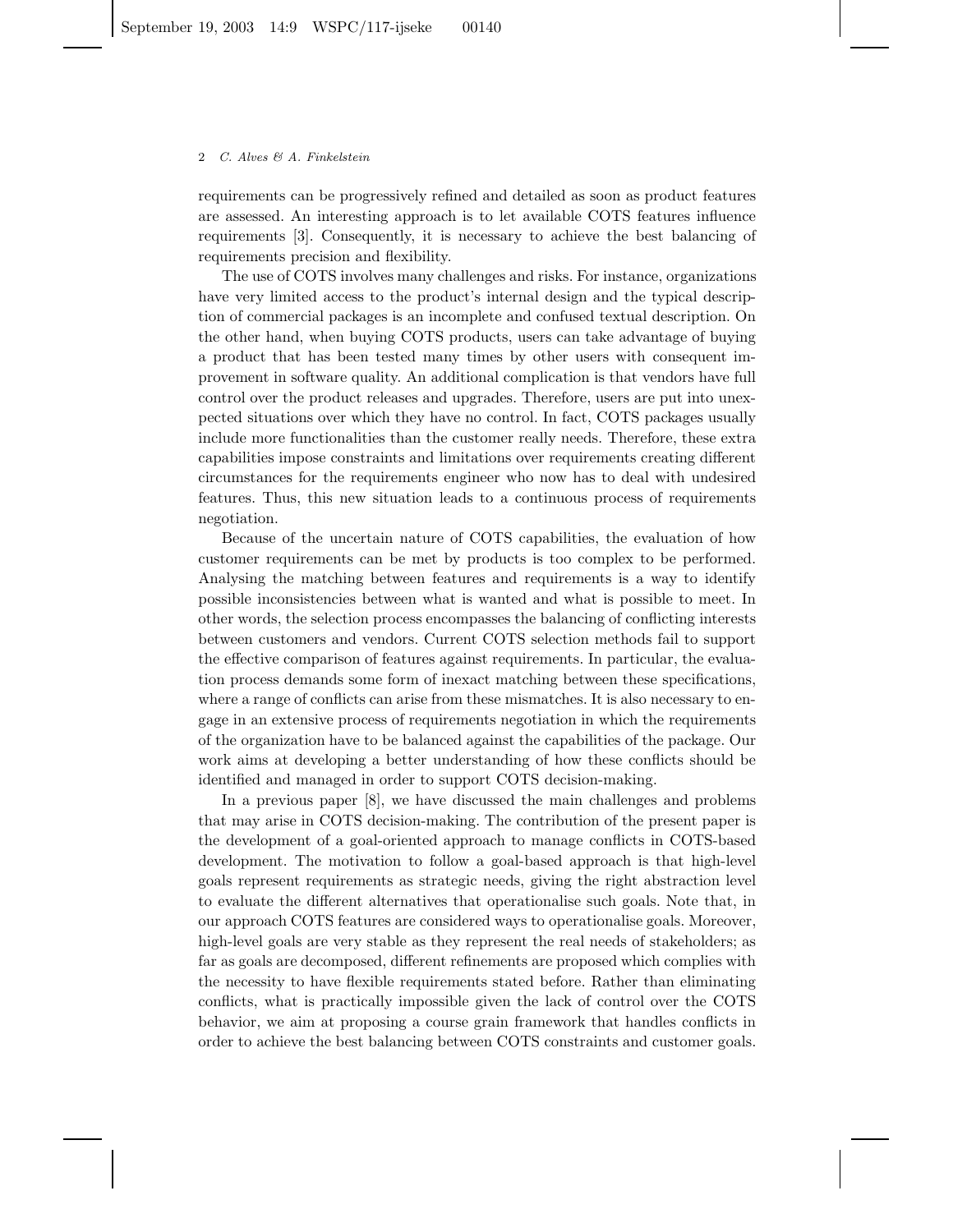This paper is organized as follows. In Sec. 2, we review the related work done in the areas of COTS selection, multi-criteria decision-making and conflict resolution. In Sec. 3, we describe the main characteristics of the COTS decision-making process. Section 4 presents the mail server case study. Section 5 describes how the specification and refinement of goals are performed in the context of COTS-based systems. Section 6 describes our proposal to support the matching process and analyses the types of mismatches that can arise between goals and features. In Sec. 7, we classify the conflicts and propose the conflict management framework. Section 8 concludes the paper and presents some future work.

## 2. Related Work

The selection process is a critical activity of COTS-based development when the quality and suitability of the product have to be verified with respect to organizational requirements and business expectations. We describe the main approaches to support the selection of COTS products including a discussion about how the requirements process is covered in each method.

The *OTSO* (*Off-The-Shelf Option*) method [15] was one of the first COTS selection methods proposed in the literature. It is a well-defined process that covers the whole selection process. The definition of hierarchical evaluation criteria is the core task of this method, which consists of the hierarchical set of functionalities, architectural constraints, and organizational characteristics. The evaluation activity identifies four different subprocesses: search criteria, definition of the baseline, detailed evaluation criteria definition, weighting of criteria. Surprisingly the method considers quality aspects (e.g. reliability, portability) as extra factors that may influence the decision but are not necessarily included in the evaluation criteria. However, we consider such characteristics fundamental aspects to assess COTS products, for example, if you are integrating several components into a single system, you should verify how well they interoperate before buying them.

OTSO also supports the cost estimation of each alternative using cost models. The approach breaks down the acquisition cost into three main classes: acquisition costs, further development costs and integration costs. Although having proved to be successful in building the evaluation criteria, this approach has limitations on how to conduct the requirements acquisition process. The method assumes that requirements already exist since it is based on a fixed and pre-defined requirements specification that will be part of the evaluation criteria. Moreover, OTSO just mentions the possibility to have unrequired features but do not provide any strategy on how to deal with them. Note that such situations are very common and need to be properly examined as they can determine the success of COTS-based systems. The method relies on the use of AHP (Analytic Hierarchy Process) technique [25] for conducting the evaluation of products in order to support the decision-making. Although suffering from some weaknesses as those stated above, the OTSO method served as an initial step for further approaches.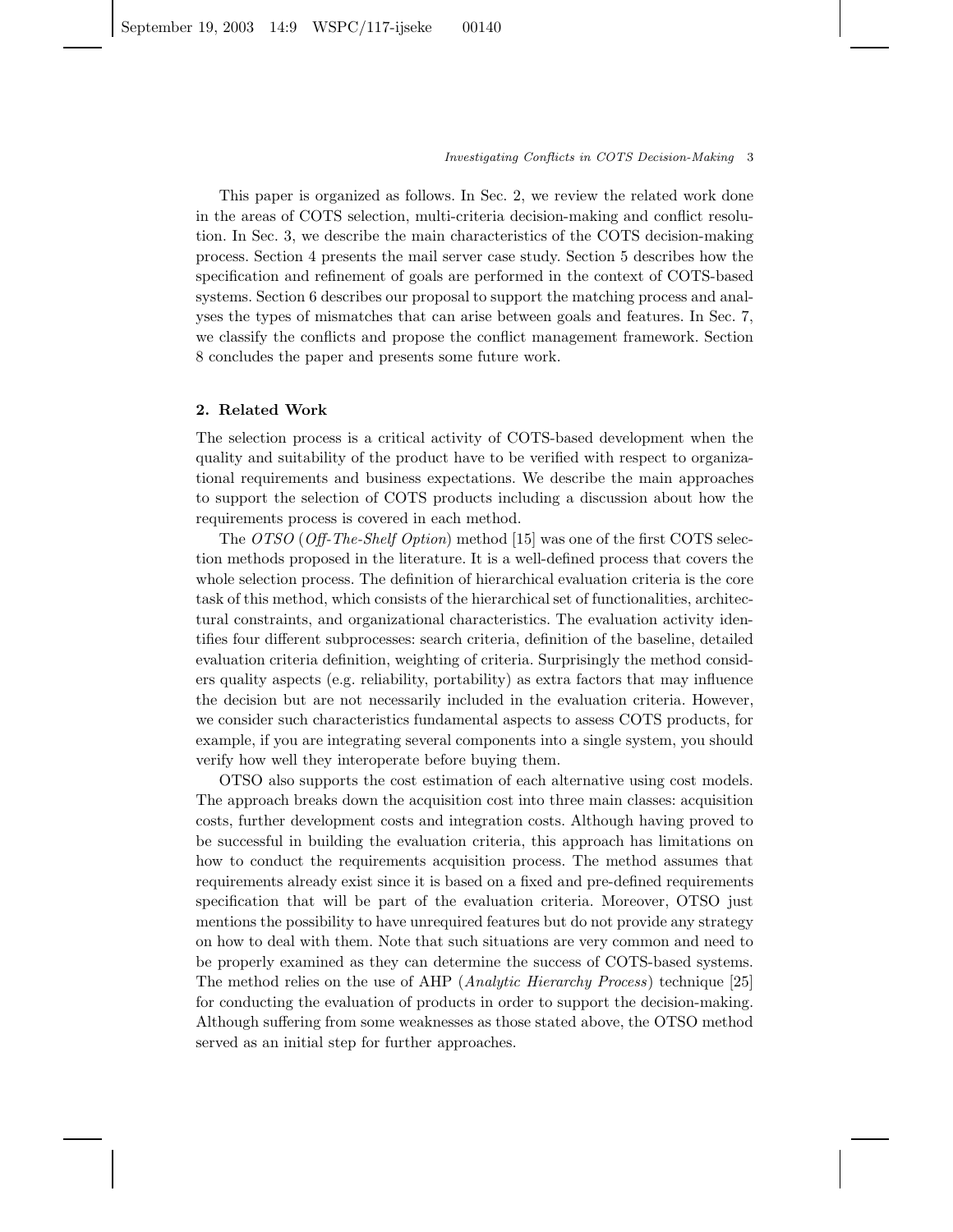Another important contribution for COTS selection is the PORE (Procurement-*Oriented Requirements Engineering* [11]. The method is a template-based approach to support selection that is based on the iterative process of requirements acquisition and product evaluation. At the beginning of the process there are few requirements specified and a large number of candidate products. Using the templates several times, it is possible to refine the product list until the most suitable product is selected. In particular, the templates are derived from empirical studies about current processes and problems encountered during the selection activity. PORE integrates various techniques, methods and tools, such as knowledge engineering techniques, multi-criteria decision-making methods, and requirements acquisition techniques. It also provides guidelines for designing product evaluation test cases which guide the evaluation team to acquire product information to select or reject products. The method suggests the use of fit criteria to determine whether or not a solution satisfies the original requirements. According to the method, the compliance between features and requirements is a fundamental step for effective product selection. However, the compliance process is not examined in sufficient detail. For instance, it is not clear how the comparison between features and requirements is performed and how products that do not satisfy the requirements are eliminated from the candidate list.

CRE (COTS-based Requirements Engineering) [10] is a method that highlights the importance of non-functional requirements as decisive criteria to evaluate alternative products. In particular, quality attributes are very difficult to be verified mainly because suppliers do not provide a complete description of quality aspects. Furthermore, non-functional requirements can often be interacting, such that attempts to achieve one requirement can hurt or help the achievement of another. The method proposes the use of the NFR Framework [18] to model non-functional requirements. CRE supports the evaluation of candidate products through the definition of systematic criteria that includes a clear description of quality attributes that potential candidates have to meet. Moreover, the method provides guidelines on how to acquire and specify non-functional requirements. CRE emphasizes that evaluating and analysing all relevant quality features of COTS candidates takes a great amount of time, typically more than the organization has. Therefore, it is both necessary and cost-effective to select the most promising candidates for detailed evaluation. As a drawback, the method does not address quality testing issues and it is not clear how the product's quality issues are verified with regard to non-functional requirements. Another problem with the method is the lack of support in cases when non-functional requirements are not properly satisfied.

CARE (COTS-Aware Requirements Engineering) [19] is a goal- and agentoriented requirements engineering approach that explicitly supports the use of offthe-shelf products. CARE points out the importance to keep requirements flexible since they have to be constrained by the capabilities of available COTS. In this approach requirements are classified as: native (requirements acquired from cus-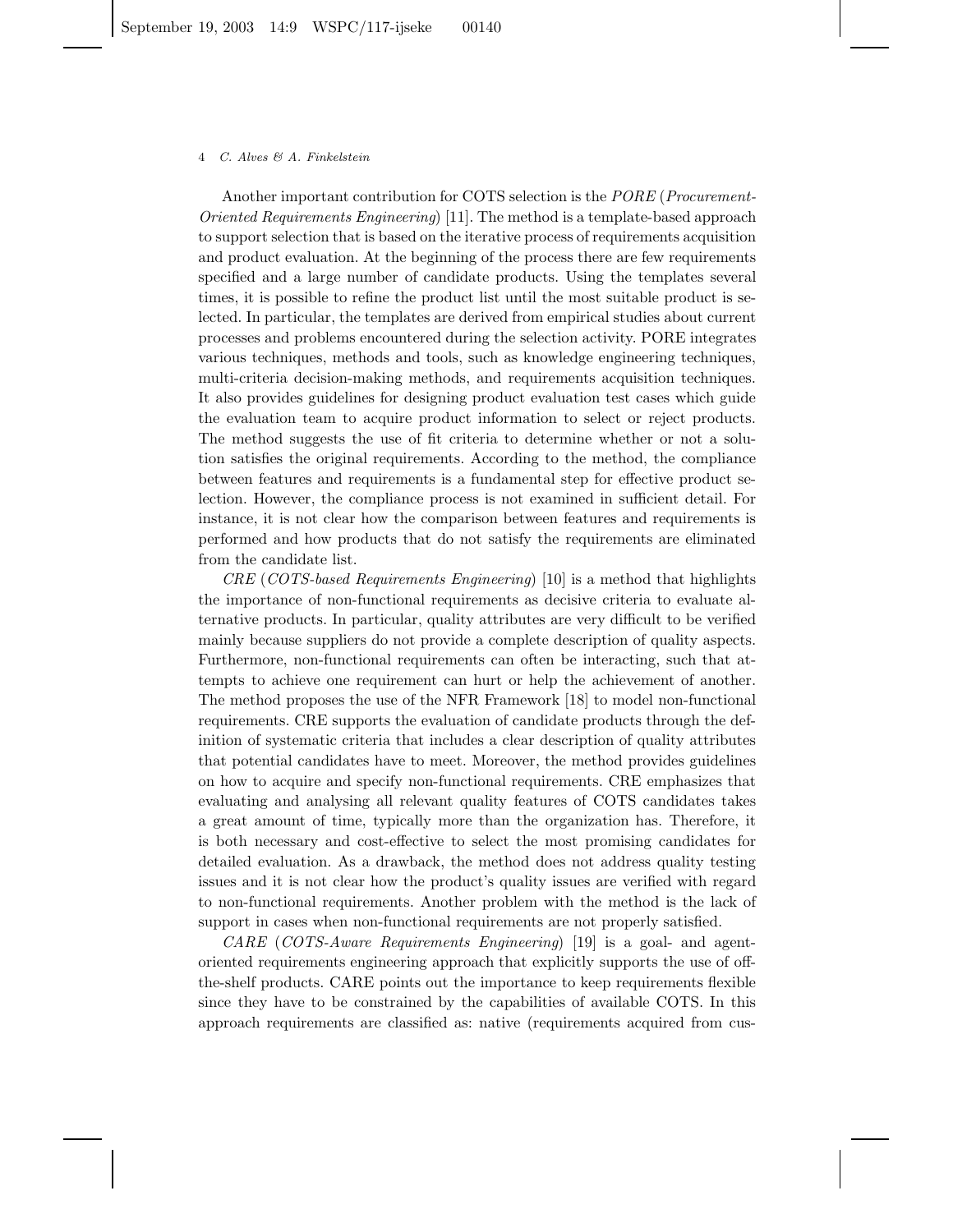tomers) and foreign (requirements of the COTS components). The method considers that bridging the gap between the sets of native and foreign requirements is a critical task. Although the approach points out the importance of mapping system requirements and products specification, it does not provide or suggest any systematic solution to support the possible mismatching between both specifications. CARE is based on the i\* notation [13] to describe the process methodology. The process model ontology includes actors, goals, resources, dependencies and relationships. The authors developed a prototype called CARE assistant tool as a first attempt to model the interdependencies between native and foreign requirements.

It is interesting to note that most selection methods assume the existence of a predefined and fixed set of requirements (i.e. the evaluation criteria) in which the candidate products must be assessed against it. We believe that following such approaches developers take advantage of having a well-defined and systematic process. However, it also implies the definition of strict requirements, which means that either promising candidate products have to be eliminated because they do not meet the stated requirements or that large product modifications will be needed in order to satisfy such restrictive requirements. Moreover, many methods propose the prioritization of requirements in order to conduct the COTS evaluation but do not properly tackle the complex matching between requirements and COTS features. We consider the matching process a critical issue where features should be mutually balanced against requirements in a very interactive way.

It is practically impossible to conduct a comprehensive discussion about COTS evaluation without mentioning multi-criteria decision-making techniques since they have been widely used in many selection methods. The basic concepts of MCDM (Multi Criteria Decision-Making) approaches are establishing a set of criteria that products should meet, assigning scores to each criterion based on its relative importance in the decision and then ranking products based on their total scores. Figure 1 depicts an overview of the selection decision-making, where a three-levels hierarchy represents: at the first level, the main goal for the decision-making process; the evaluation criteria at the second level; and finally at the third level the alternative candidates. The two most used approaches are the AHP (Analytic Hierarchy Process) [25] and WSM (Weighted Scoring Method) [15]. Using the WSM technique, the overall score of each alternative is calculated using the following formula:

Score = max 
$$
\sum_{j=1}^{n}
$$
 (weight<sub>j</sub> \* score<sub>ij</sub>) for  $i = 1, 2, ..., m$ 

where  $score_{ij}$  is the value of the *i*th alternativein terms of the *j*th criterion and weight<sub>i</sub> is the weight of the jth criterion.

Weights are assigned by stakeholders and represent the importance given to a particular requirement to be met. The score represents the compliance of the attributes to be evaluated. WSM can be confusing since the resulting scores only represent the relative ranking of alternatives and the differences in their value do not give any indication of their relative superiority. For more complex decision-making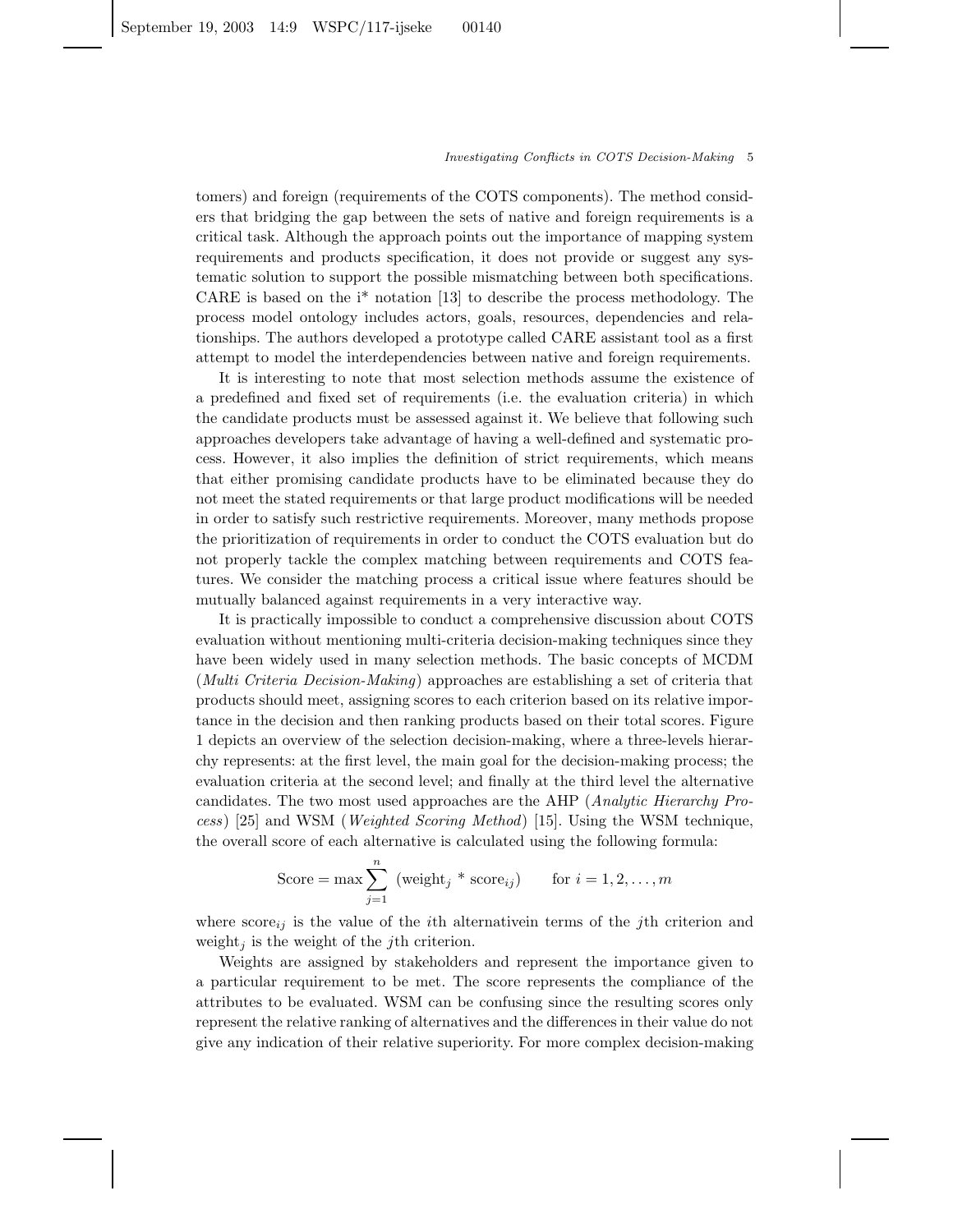6 C. Alves  $\mathcal{C}$  A. Finkelstein



Fig. 1. Overview of decision-making process.

 $\alpha$  is a  $\alpha$ ,  $\alpha$ ,  $\beta$ ,  $\beta$ ,  $\beta$ ,  $\beta$ ,  $\beta$ ,  $\beta$ ,  $\beta$ ,  $\beta$ ,  $\beta$ ,  $\beta$ ,  $\beta$ ,  $\beta$ ,  $\beta$ ,  $\beta$ ,  $\beta$ ,  $\beta$ ,  $\beta$ ,  $\beta$ ,  $\beta$ ,  $\beta$ ,  $\beta$ ,  $\beta$ ,  $\beta$ ,  $\beta$ ,  $\beta$ ,  $\beta$ ,  $\beta$ ,  $\beta$ ,  $\beta$ ,  $\beta$ ,  $\beta$ ,  $\beta$ ,  $\beta$ , processes, a more effective technique is the AHP. This technique provides a hierarchical approach for consolidating information about alternatives using pair-wise comparisons and the overall priorities are computed using an eigenvalue technique of matrix comparison. The technique suggests that comparing criteria in pairs brings more reliable results.

WSM technique has some limitations when applied in COTS assessment, for instance: (i) this approach produces real numbers as results so they can be misinterpreted as the real differences between the alternatives rather than the relative ranking; (ii) difficulty in assigning weights when the number of criteria is large. Ryan  $[16]$  has performed some industrial case studies on requirements prioritization using steps approach for state individual case states on requirements prioritization asing AHP technique. However, as pointed out by Sivzattian [23], the main limitations of AHP technique for requirements prioritization are: (i) they assume that requirements are independent; (ii) the calculation model involves a very high number of pair-wise comparisons. These techniques are also weak in supporting comparison between interdependent requirements. Note that interactions between requirements are very usual, in particular non-functional requirements are well known as interacting both in conflict or synergy. resolution of conflicts among them. Another work in inconsistency management,  $\alpha$ 

Another relevant topic is the research on conflict resolution. Robinson has an extensive work in this area  $[26, 27]$ . He identifies the notion of requirement restructuring by modifying requirements and generating alternatives that remove stakeholder conflicts. In [27] a domain independent restructuring approach called CORA (Conflict-Oriented Requirements Analysis) is proposed. This approach is a paradigm of requirements development that incorporates requirement ontology and strategies for restructuring requirements transformations as a mean to reduce or remove conflicts.

Similarly, Win Win [2] is a groupware support system for determining software requirements as negotiated win conditions. A key principle of the approach is that your project will succeed "if and only if you make winners of all the critical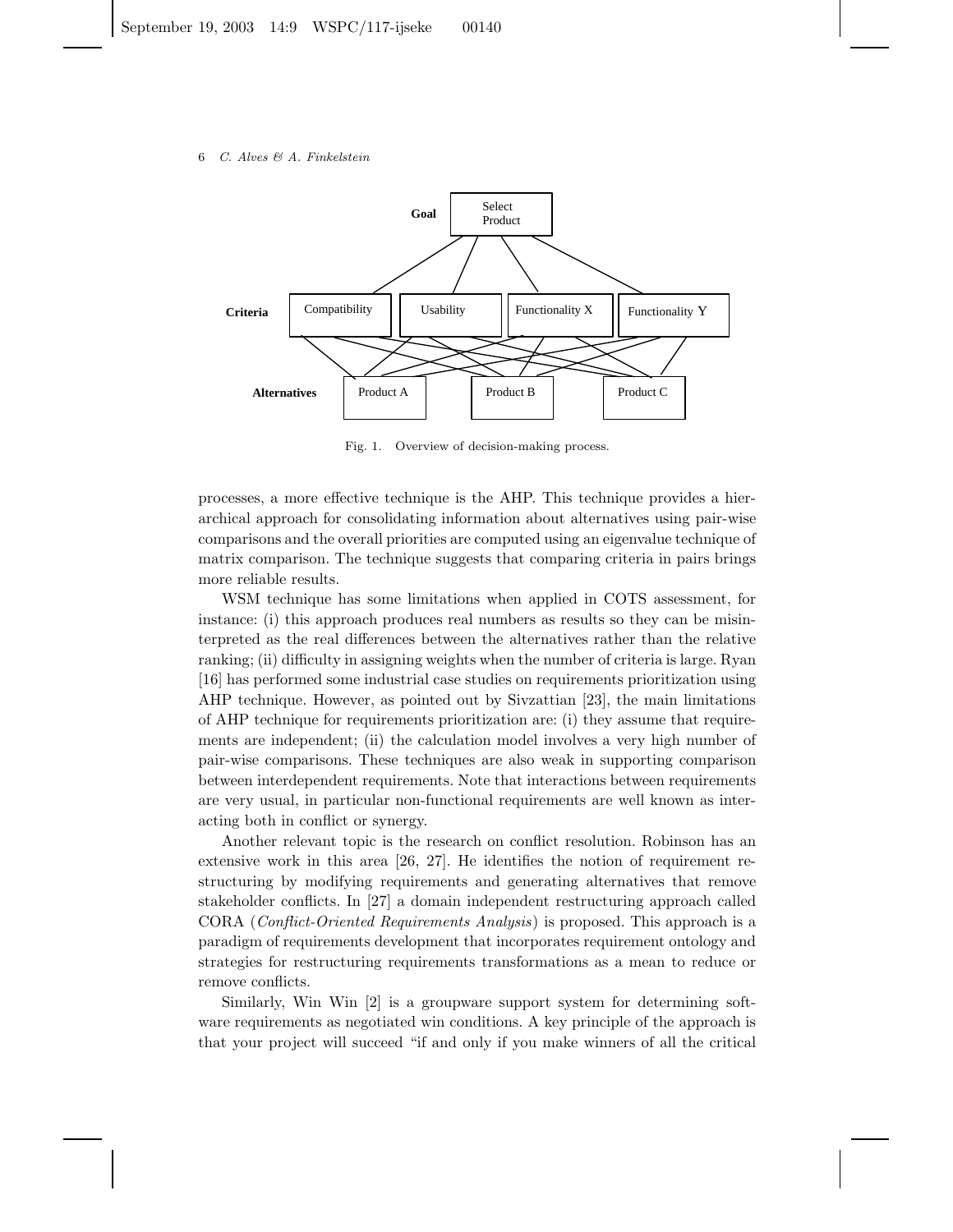stakeholders". The main purpose of the Win-Win negotiation model is to provide a stepwise approach for stakeholders to use in reconciling their individual win conditions. The model includes tailorable domain taxonomy of common requirements conflicts that assist in conflict resolution generation. In [22], Easterbrook reviews the research on conflict from a social perspective, representing common beliefs and assumptions from various disciplines that study the conflict problem. The Viewpoints framework [4] has been proposed as a way of managing inconsistent and incomplete information gathered from multiple perspectives. The approach handles the descriptions provided by each stakeholder and supports the identification and resolution of conflicts among them. Another work in inconsistency management, Lamsweerde [5] proposes a formal framework to tackle various types of inconsistency that can arise among stakeholders requirements. Special attention is given to divergence conflicts, which arise when a particular combination of circumstances can cause requirements conflicts. A systematic approach is proposed for identifying and resolving divergences using various heuristics and formal techniques. A key principle of the approach is to manage conflicts at the goal level so that developers can have a suitable abstraction level to handle conflicts.

### 3. COTS Decision-Making

The decision-making supported by most selection methods is based on a quantitative approach. It compares all features against the selection criteria. Note that when the number of criteria to be compared is large, the entire process may become impractical. Suppose that AHP is used, the number of all possible comparisons is equal to  $n(n-1)/2$ , where n is the number of attributes to be compared. Suppose that the selection criteria have 50 requirements to be compared (i.e.,  $n = 50$ ), the decision-maker would have to make 1225 pairwise comparisons; which can be considered impractical. Even though, some methods have been proposed in order to reduce the number of pairwise comparisons [24], an even more problematic issue is that individuals cannot simultaneously compare such a large number of elements and recognize the real differences among the alternatives.

We argue that the COTS decision-making should focus on a more qualitative analysis. The motivation for that is due to the following issues:

- It can be difficult to measure COTS attributes as some aspects are uncertain by the time products are being evaluated, for example the level of interoperability between the package and other system might only be known after the product has been integrated.
- The satisfaction of features is not always associated with a single requirement because it is unreliable to assign, for example, a conformance number on how the security attribute is met by the product (i.e. measuring how users accept the security level provided by the product). Note that security is a very broad attribute and therefore has different ways to be achieved.
- The assignment of criteria scores is not always straightforward, mainly because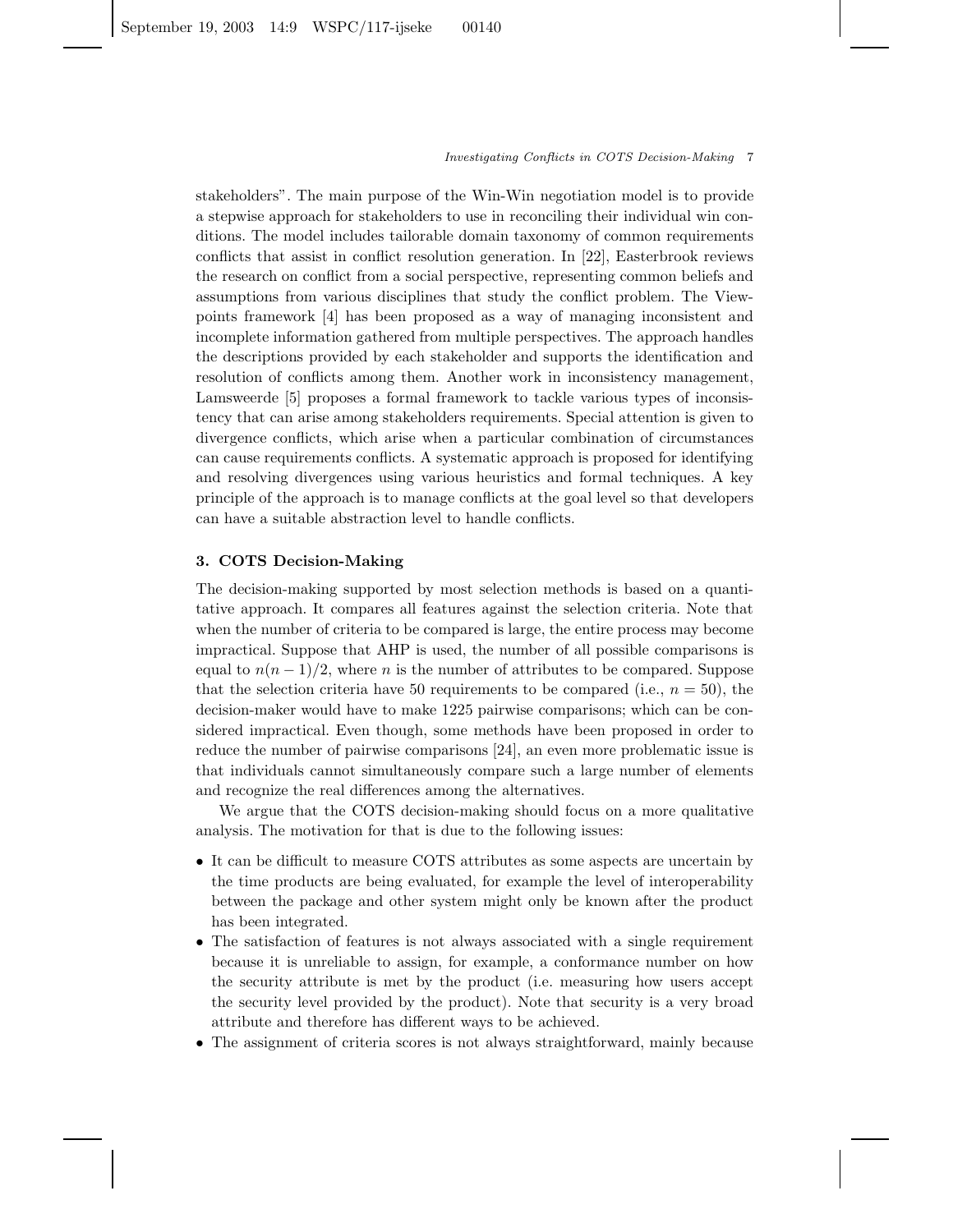8 C. Alves  $\mathcal B$  A. Finkelstein



Fig. 2. Overview of conflict management process.

requirements and features are not identically specified. Moreover, it requires a deep understanding about the domain to "translate" different vocabularies.

 $\bullet$  Features can satisfy requirements in different ways, not only with different comjustified decisions based on resolution proposals and risk evaluation proposals and risk evaluation. Figure 2 gives 2 gives 2 gives 2 gives 2 gives 2 gives 2 gives 2 gives 2 gives 2 gives 2 gives 2 gives 2 gives 2 gives 2 pliance levels but also extending or even modifying the selection criteria. In fact, there are simultaneous interactions between requirements and features.

COTS capabilities in terms of how well they match customer requirements; assuming that mismatches are very likely to arise, potential conflicts have to be identified and managed. The conflict management framework proposed herein supports well justified decisions based on resolution proposals and risk evaluation. Figure 2 gives an overview of the conflict management framework; in the following sections we describe each process in detail.  $\frac{1}{\sqrt{2}}$  and  $\frac{1}{\sqrt{2}}$  are the set of  $\frac{1}{\sqrt{2}}$  and  $\frac{1}{\sqrt{2}}$  and  $\frac{1}{\sqrt{2}}$  and  $\frac{1}{\sqrt{2}}$  and  $\frac{1}{\sqrt{2}}$  and  $\frac{1}{\sqrt{2}}$  and  $\frac{1}{\sqrt{2}}$  and  $\frac{1}{\sqrt{2}}$  and  $\frac{1}{\sqrt{2}}$  and  $\frac{1}{\sqrt{2}}$  and  $\frac{1}{$ In order to tackle the difficulties described, we propose an approach to evaluate

## 4. Case Study

The selection of a mail server [28] is used to illustrate our proposal. Mail servers are the core of the communication and coordination infrastructure of organizations. A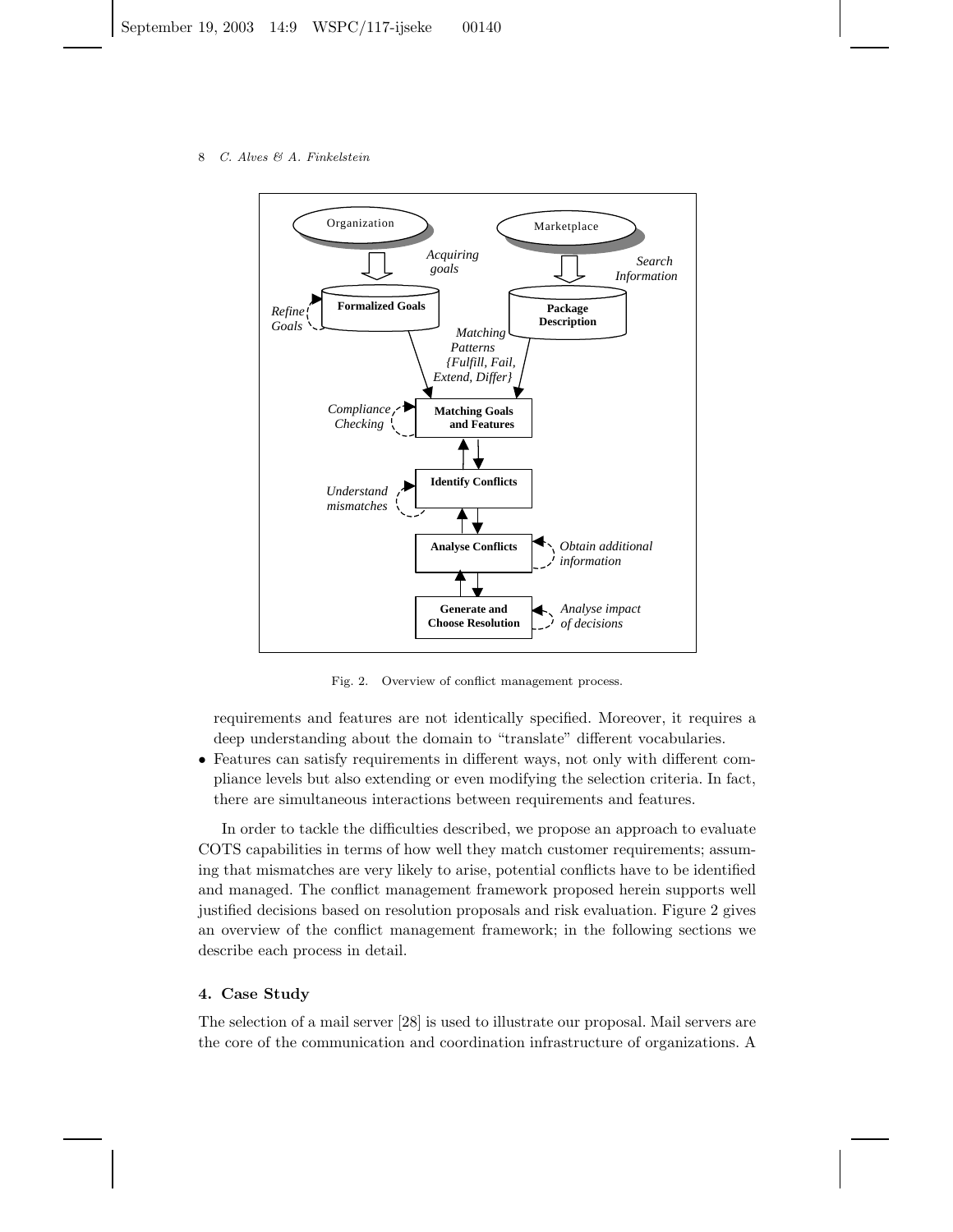successful mail service deployment depends on its right selection and our framework can be employed to assist this process. Mail servers are a good case study not only for their strategic importance, but also because of their own nature. Mail servers provide a lot of functionalities and exhibit a variety of quality features that can be hard to analyze. In order to demonstrate our approach in a practical fashion, we have defined a goal specification that we will use in the rest of the paper.

### 5. Goal Driven Specification

As our approach relies on goal driven requirements engineering, it is necessary to clarify some concepts about goals. Goals have been recognized as a leading concept in the RE process [1], [18]. According to Lamsweerde  $[6]$ , "A goal is an objective which the system under consideration should achieve. They may be formulated at different levels of abstraction, ranging from high-level, strategic concerns to lowlevel, technical concerns." The modelling of goals has many benefits, such as to represent goals explicitly, to identify interdependencies among goals, to support qualitative reasoning.

Instead of evaluating products based on detailed and fixed selection criteria like those proposed by other selection methods [15, 11], in our approach we follow the strategy to treat features as alternatives to operationalise goals. In this way features might influence the refinement of goals which leads to a very interactive and collaborative process. The reasons for this are due to the fact that COTS features will hardly meet very specific goals. Therefore, the goal specification process should be done in parallel with the evaluation of products. The modeling of goals starts with the elicitation of high-level goals that represent the strategic concerns from stakeholders. Each goal can be refined into satisfying subgoals represented by a graph structure inspired by the AND/OR trees used in problem solving. Links AND refine a goal into a set of subgoals; which means that only if all subgoals are met then the overall goal is achieved. Links OR refine a goal into an alternative set of refinements which means that satisfying one of the subgoals is sufficient to satisfy the parent goal. More formally, goal refinement can be defined as follow:

**Definition 1 (Goal Refinement)** Let  $G = \{g_1, \ldots, g_n\}$  be a finite set of goals and  $SG = \{g_{i,1}, \ldots, g_{i,n}\}\$  the set of subgoals of goal  $g_i$  with  $i \in N^+$ .

**Definition 2 (AND Refinement)** Let  $g_{i,1}, \ldots, g_{i,n}$  be a set of subgoals of  $g_i$  if  $[(g_{i,1})_{AND}(g_{i,2})_{AND} \ldots_{AND}(g_{i,n})] :=$  satisfied **then**  $g_i$  is satisfied.

**Definition 3 (OR Refinement)** Let  $g_{i,1}, \ldots, g_{i,n}$  be a set of subgoals of  $g_i$  if  $\exists [(g_{i,1})_{OR}(g_{i,2})_{OR} \dots \text{ or } (g_{i,n})] := satisfied$  then  $g_i$  is satisfied.

The refinement process continues until the abstraction level is sufficient to map possible features that can satisfy the refined subgoal. As shown in Table 1, we have refined the goal "q2 Ensure that messages must never get lost" into three subgoals through an AND link " $q2.1$  Ensure that messages must never get lost if mailbox runs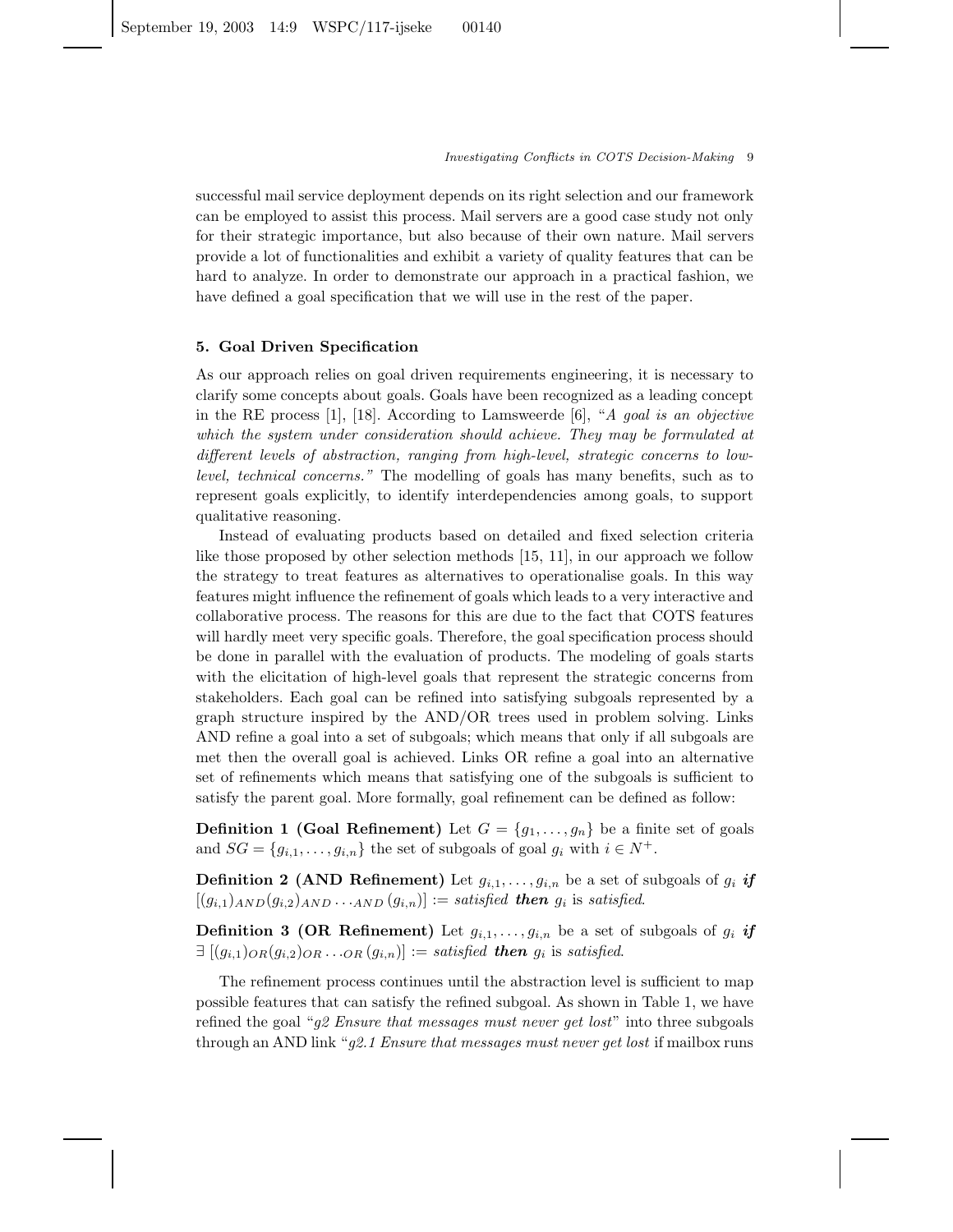|  |  | Table 1. Goal specification for the mail server case study. |  |  |  |  |  |  |
|--|--|-------------------------------------------------------------|--|--|--|--|--|--|
|--|--|-------------------------------------------------------------|--|--|--|--|--|--|

| Goal description                                        | Subgoals                                                                                                                                                                                       |
|---------------------------------------------------------|------------------------------------------------------------------------------------------------------------------------------------------------------------------------------------------------|
| g1 Ensure and communicate message<br>delivery           | g1.1 Configure number of delivery retries<br>g1.2 Configure time between retries<br>g1.3 Provide message delivery notification                                                                 |
| g2 Ensure that messages must never get<br>lost          | g2.1 Messages must never get lost if mailbox run out<br>of space<br>g2.2 Messages must never get lost if a failure happens<br>g2.3 Messages must never get lost if they cannot be<br>delivered |
| g3 Ensure fast message delivering                       | g3.1 The average response time should not exceed 1<br>minute<br>g3.2 Message throughput rate should be less than 5<br>minutes per megabyte                                                     |
| g4 Support collaborative work                           | g4.1 Integrated document management<br>g4.2 Instant messaging<br>g4.3 Voice and video conferencing                                                                                             |
| g5 Support commonly communication<br>protocols          | g5.1 Support POP 3<br>g5.2 Support IMAP 4<br>g5.3 Support HTTP<br>g5.4 Support SMTP                                                                                                            |
| g6 Support for web access                               | g6.1 Support Webmail<br>g6.2 Support Web browser                                                                                                                                               |
| g7 Ensure data security                                 | g7.1 Authentication of users<br>g7.2 Data integrity                                                                                                                                            |
| g8 Support automatic subscription to<br>mail lists      | None Subgoal                                                                                                                                                                                   |
| g9 Support protection against external<br>attacks       | g9.1 Provide anti-spam filters<br>g9.2 Provide anti-virus scanning                                                                                                                             |
| g10 Support middleware                                  | g10.1 Support DCOM<br>g10.2 Support CORBA<br>g10.3 Support RMI                                                                                                                                 |
| g11 Verify the maturity of the product<br>in the market | g11.1 Version Stability<br>$g11.2$ Vendor reputation                                                                                                                                           |
| g12 Installation and administration<br>facilities       | g12.1 Adm tools and wizards<br>g12.2 Documentation available                                                                                                                                   |

out of space", "g2.2 Ensure that messages must never get lost if a failure happens" and "g2.3 Ensure that messages must never get lost if they cannot be delivered". At this point, decision-makers have a general understanding of the stakeholders goals and can start looking for products that might support these goals. After screening the products, some features (i.e. alternative operationalizations) are identified.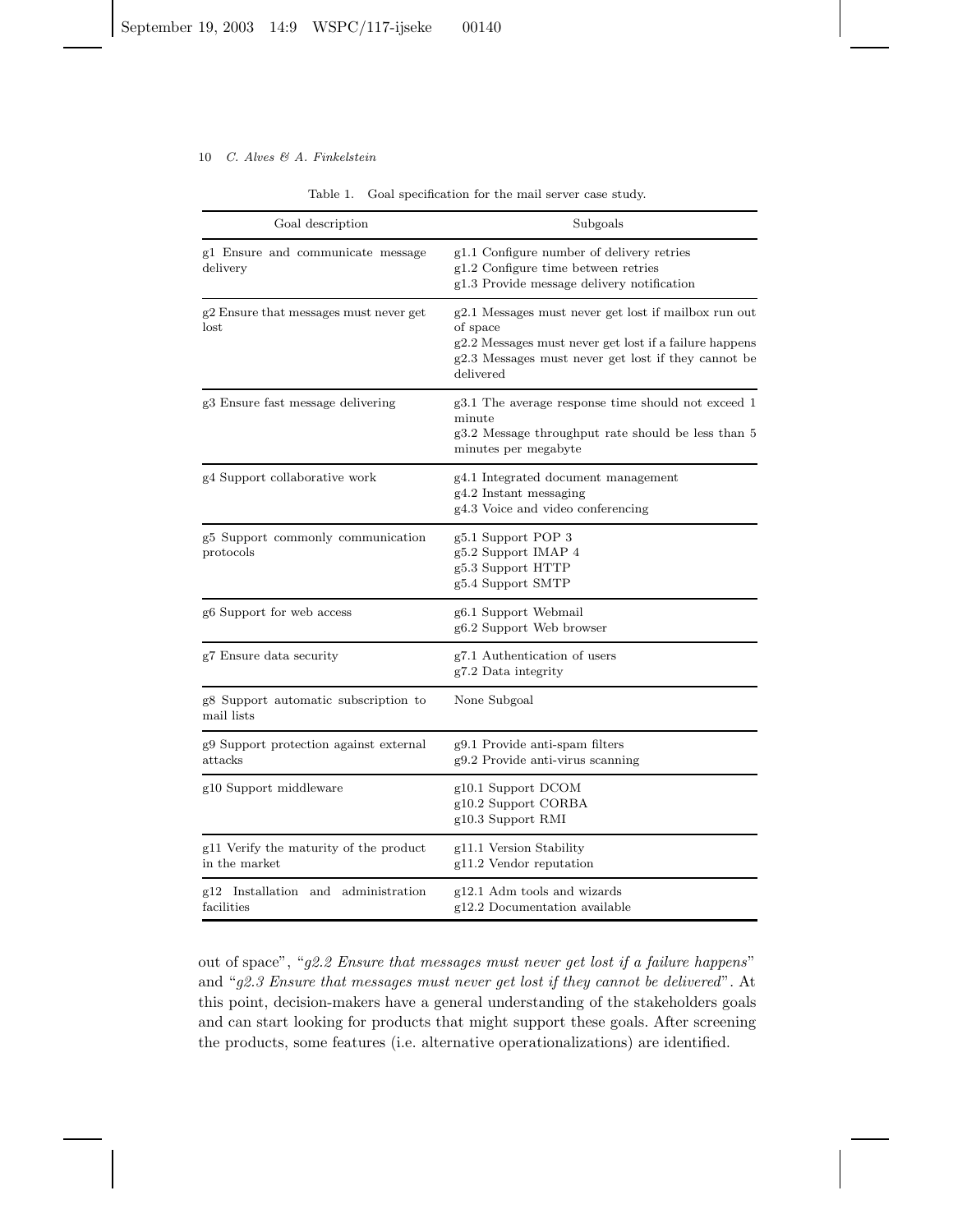

Fig. 3. Alternatives to operationalise the goal "Message must never get lost if a failure happens" Fig. 3. Alternatives to operationalise the goal "Message must never get lost if a failure happens".

**Definition 4 (COTS Feature)** Let  $F^{\rho} = \{f_1, \ldots, f_m\}$  be a set of features implemented by COTS product  $\rho$ .

*time should not exceed 1 minute"* demands the analysis of parameters such as Consider, for example, that after examining product  $A$  we observed that goal specification, the goal specification, the goal specification, the goal specification, the goal specification, the goal specification of the go  $g2.2$  could be achieved by means of the features "f1 Backup and recovery facilities" and " $f2$  Message tracking and monitoring" (see Fig. 3). The next step consists of asking the stakeholders if these attributes are sufficient to ensure that goal 2.2 is achieved at an acceptable level. To deal with this important aspect of decisionmaking in a systematic way, we propose the *acceptability* attribute to evaluate each operationalization alternative in which stakeholders accept or reject it. return to the overall satisfaction of the system. When assigning the desirability of

Definition 5 (Acceptability) An operationalization alternative A consists of a set of features  $F^{\rho}$  that satisfy a subgoal  $g_{i,j}$  such that stakeholders can evaluate the acceptability of the alternative  $A$ (acceptability) ==  $\langle accept, reject \rangle$ .

The evaluation of some subgoals in terms of operationalizable features can be very time-consuming. For example, the verification of the goal " $g3.1$  the average recy time consuming to champing the vermeation of the goal you the archiresponse time should not exceed 1 minute" demands the analysis of parameters these parameters are called dependencies that constraint the achievement of goals. understanding about the domain, it is very likely that interactions between  $\alpha$  between non-In order to measure the response time of message delivery, detailed test cases must be performed which can be a complex task. As a way to tackle this problem, we assign a desirability level to goals, which indicates the stakeholders' preferences to achieve a particular goal. For instance, the decision-maker can judge if it is worth or not, spending a considerable effort evaluating low priority goals that in turn give little return to the overall satisfaction of the system. When assigning such as platform, number of users, average message size. In the goal specification,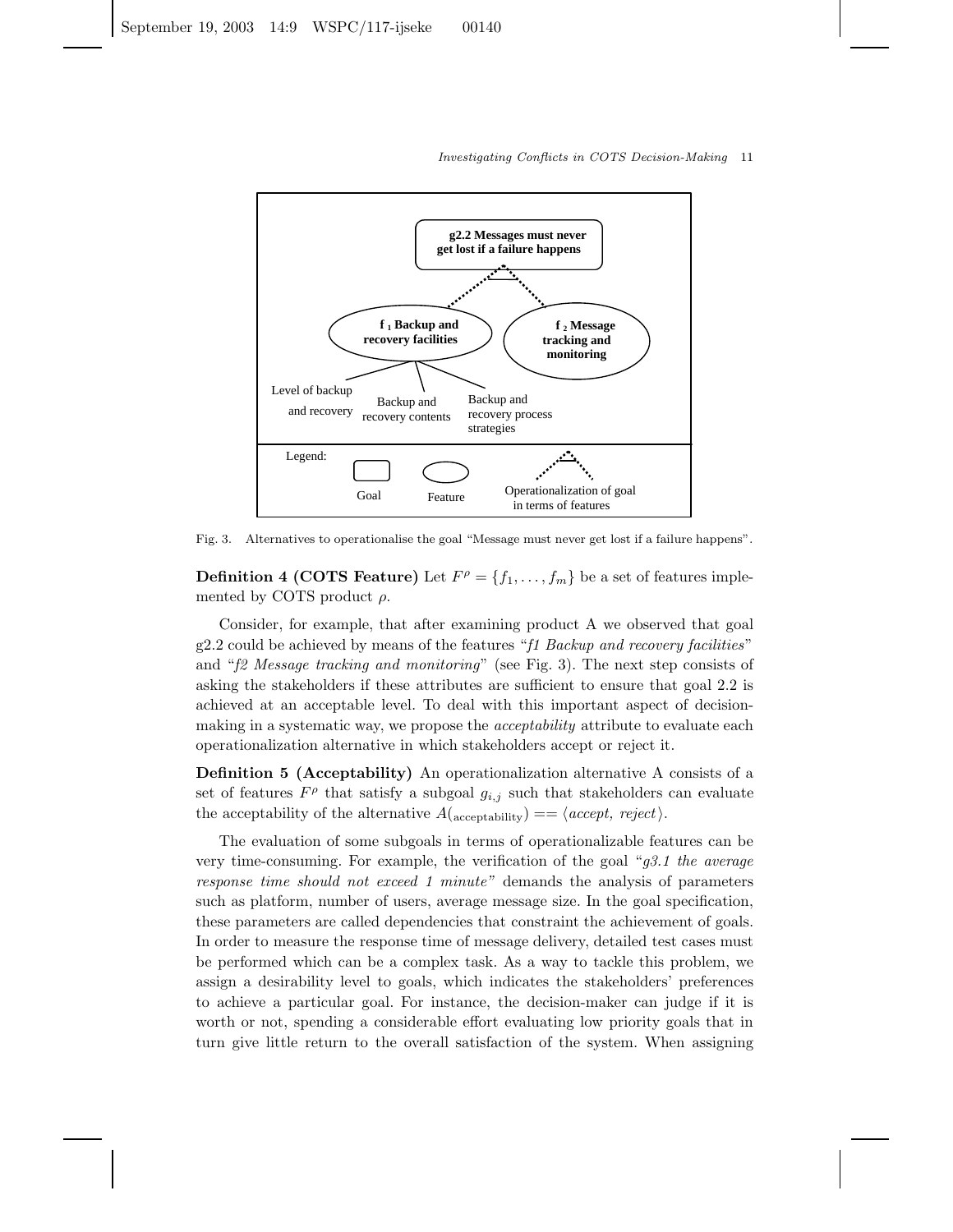the desirability of goals, stakeholders should have in mind that even very critical goals might not be achieved; therefore, stakeholders have to be prepared to perform extensive negotiation of goals. Table 2 shows how the desirability levels are assigned and briefly explains their meaning.

**Definition 6 (Desirability)** Given a goal  $g_i$ , we define a desirability value that is assigned to  $g_i$  and represents the stakeholders' preferences for  $g_i$  to be satisfied such that  $g_i$ (desirability) ==  $\langle very\ high,\ high,\ medium,\ low,\ very\ low\rangle$ .

During the specification process, as far as the goals are refined and we get a better understanding about the domain, it is very likely that interactions between non-related goals might be found. These interactions can be either positive or negative, for example, goal "g2 Messages must never get lost" has a negative impact over "g3 Ensure fast message delivery", and similarly "g9 Protection against external attack" interacts positively with "g7 Ensure security". These interactions are very important for the decision process, because when we make choices in order to achieve a particular goal, it is also necessary to verify how it can affect other goals.

| Desirability    | Explanation                                                                                                      |  |  |  |
|-----------------|------------------------------------------------------------------------------------------------------------------|--|--|--|
| $5 -$ Very High | Very critical goal that must be fulfilled otherwise the success of the system<br>will be strongly compromised    |  |  |  |
| $4$ — High      | Critical goal that must be fulfilled otherwise the success of the system will<br>be compromised                  |  |  |  |
| $3 -$ Medium    | Important goal that should be fulfilled in order to ensure that significant<br>functionalities will be satisfied |  |  |  |
| $2 - Low$       | Desirable goal that could be interesting to have but that does not affect<br>the success of the system           |  |  |  |
| $1 -$ Very Low  | Slightly desirable goal that does not affect the success of the system                                           |  |  |  |

Table 2. Goal desirability assignment.

**Definition 7 (Interaction)** Given two goals  $g_i$  and  $g_j$ , we shall say that  $[g_i(+)g_j]$ if there exist a positive interaction between  $g_i$  and  $g_j$ . Similarly, we shall say that  $[g_i(-)g_j]$  if there exist a negative interaction between  $g_i$  and  $g_j$ .

We show an example of goal description as follows:

Goal g3 Fast message delivery

Subgoals g3.1 The average response time should not exceed 1 minute

g3.2 Messages throughput should be less than 5 MB/min

Desirability High

Interactions  $g2$  (-)  $g3$ 

Dependencies platform, number of users, average message size

From our experience, when gathering information about product features, we may use various sources including: package description, demo sessions, third-party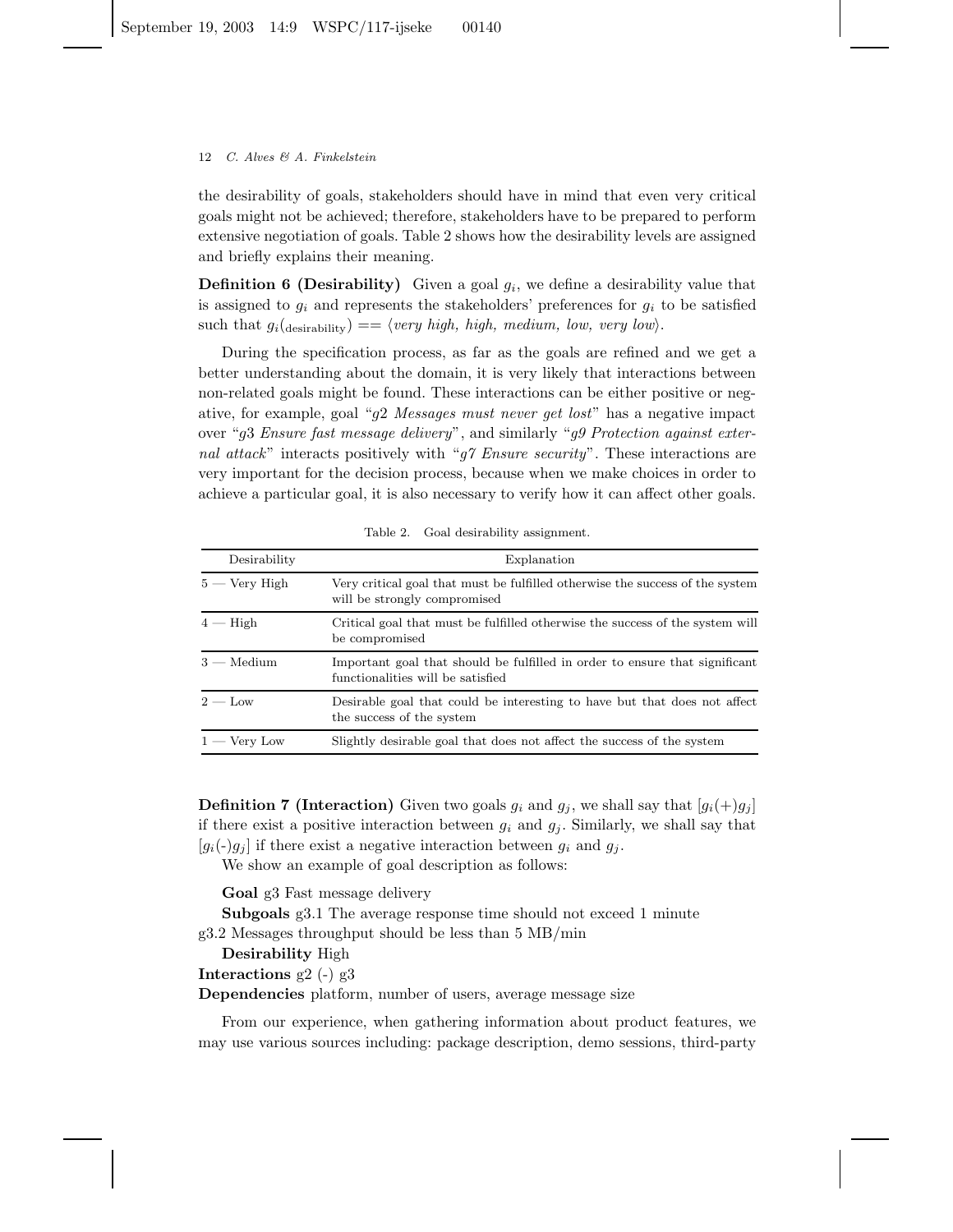evaluators, specialized magazines, etc. It is very likely that information about products is not always reliable, as we have encountered biased descriptions that favor a particular product. Therefore, in order to perform evaluation with an acceptable degree of reliability, we propose the use of the trustability value to be associated with the information acquired.

**Definition 8 (Trustability)** Given a feature  $f_i$ , we define a trustability value associated with  $f_i$  representing the reliability of the information source that describes  $f_i$  such that  $f_i$ (trustability) ==  $\langle 5 - very$  trusted, 4 — trusted, 3 medium trusted,  $2 - low$  trusted,  $1 - not$  trusted).

In situations where we have to decide between two alternatives of operationalization, we can judge if it is worthwhile to take the risk of relying on information about features that have a low trustability level. For example, decision-makers have to judge whether it is appropriate to accept the promised benefits of the administrative support (related to goal g12.1) available with the mail server package or acquiring a specific tool developed for this purpose. Note, however, that trustability of information is assigned by evaluators who have expertise in the domain; therefore, the trustability level corresponds to their own judgments.

## 6. Analyzing the Matching Process

In our approach, the matching process consists of evaluating how well goals are satisfied by features. In other words, it is a kind of conformance-checking mechanism, as stakeholders have to reach an agreement on how their goals are sufficiently achieved in terms of features. This follows the ideas of goal-oriented RE which emphasizes that goals have degrees of satisfaction instead of a one-to-one basis (i.e. satisfied or not). In our case, goals can be satisfied in many different ways by COTS capabilities. We have specified a set of matching patterns to help decision-makers to classify the matching in a more formal way.

**Fulfill** — In this situation there is a mapping between goal and feature. The matching is complete as the feature fully satisfies the requested goal. A special case of fulfill pattern is called conditional fulfill, it happens when the product requires the acquisition of an extra software in order to totally satisfy the goal. Here there is a constraint that has to be accomplished in order to fully fulfill the initial goal. For example, apparently Product A supports goal "g4.2 Instant Messaging". However, after a careful analysis on the documentation, we verify that capability imposes the constraint of requiring the conferencing server version in order to provide the promised functionality.

Differ — This situation is the most complex and probably the most common case. In this pattern, there is a partial mapping between goals and features. However, the feature does not fully satisfy the goal. In particular, three mismatch cases can occur. In the first case, the feature partially satisfies all the constraints imposed by the goal. For instance, Product B provides documentation that apparently meets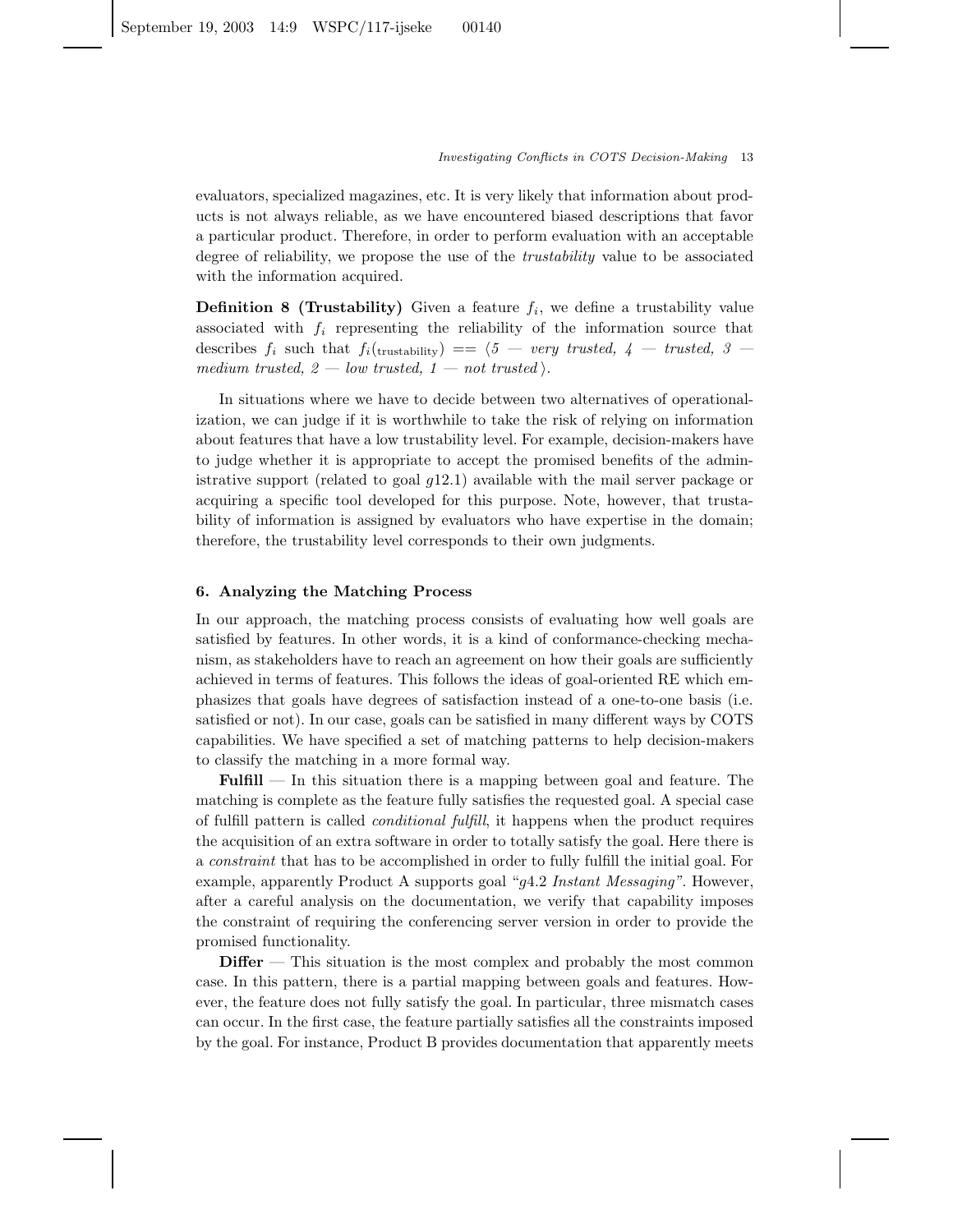goal " $g12.2$  Documentation available" but after examining the installation manuals, we verified that it does not cover the topic "migration from other mail servers"; as for the stakeholders it is considered an important subgoal. The second case happens when the feature meets some aspects of the goal but the available information is not sufficient to ensure that it completely meets (i.e. fulfill) the goal. In this case the resolution should be to obtain more information about this functionality. The last case corresponds to a situation where there is a semantic inconsistency when comparing goals against features, therefore it is uncertain whether the goal is satisfied or not. For example, goal "g9.1 Provide anti-spam filters" refers to the support of filters to handling junk mail. All products provide filters for incoming messages, which partially has the same syntax as the requested goal but the meaning is that filters are based on criteria defined by the user and the products do not automatically detect spam from DNS blacklist sites that is a capability needed to handle junk mail.

Extend — This situation occurs when products provide features that are not requested by stakeholders, more precisely, there are extra features not mapped in the goal specification. The Extend pattern can lead to the following interaction cases:

 $Hurtful$  — when an extra feature has a negative impact over a particular goal;  $Helpful$  — when an extra feature is wanted and it can be included in the goal specification as part of the feedback mechanism;

 $Neutral$  — when an extra feature does not interfere with the achievement of any goal nor the stakeholders want it.

Fail — In this situation stakeholders require a goal that cannot be satisfied by the evaluated products. More precisely, a fail matching happens when there is no way to operationalise a specified goal.

Unknown  $-$  Available information is insufficient to classify the matching. Further clarification is necessary to verify whether the goal is satisfied or not.

For every matched goal, a satisfiability level is computed based on the degree goals are satisfied by features. Note that one or more features can satisfy a single goal as well as one feature can operationalise many goals. For example, Product A functionality "f5 Allow users to fully configure maximum delivery retries" supports the achievement of both goals "g1.1 Configure number of delivery retry" and "g2.3 Messages must never get lost if they cannot be delivered". The correspondent matching pattern for both goals is fulfilled as the product allows full configuration of delivery retries. The satisfiability level is defined in the following way:

**Definition 9 (Satisfiability)** Let  $g_{i,1},..., g_{i,n}$  be a set of subgoals and  $F^{\rho} =$  ${f_1,\ldots,f_n}$  be a set of features implemented by COTS product  $\rho$ . We shall say that a feature  $f_k$  can satisfy a subgoal  $g_{i,j}$  in different degrees within the interval [0..1]. More specifically:

iff  $f_{kFulfill}g_{i,j}$  then Satisfiability:: =1 iff  $f_{kDiffer}g_{i,j}$  then Satisfiability:: = [0.1..0.9]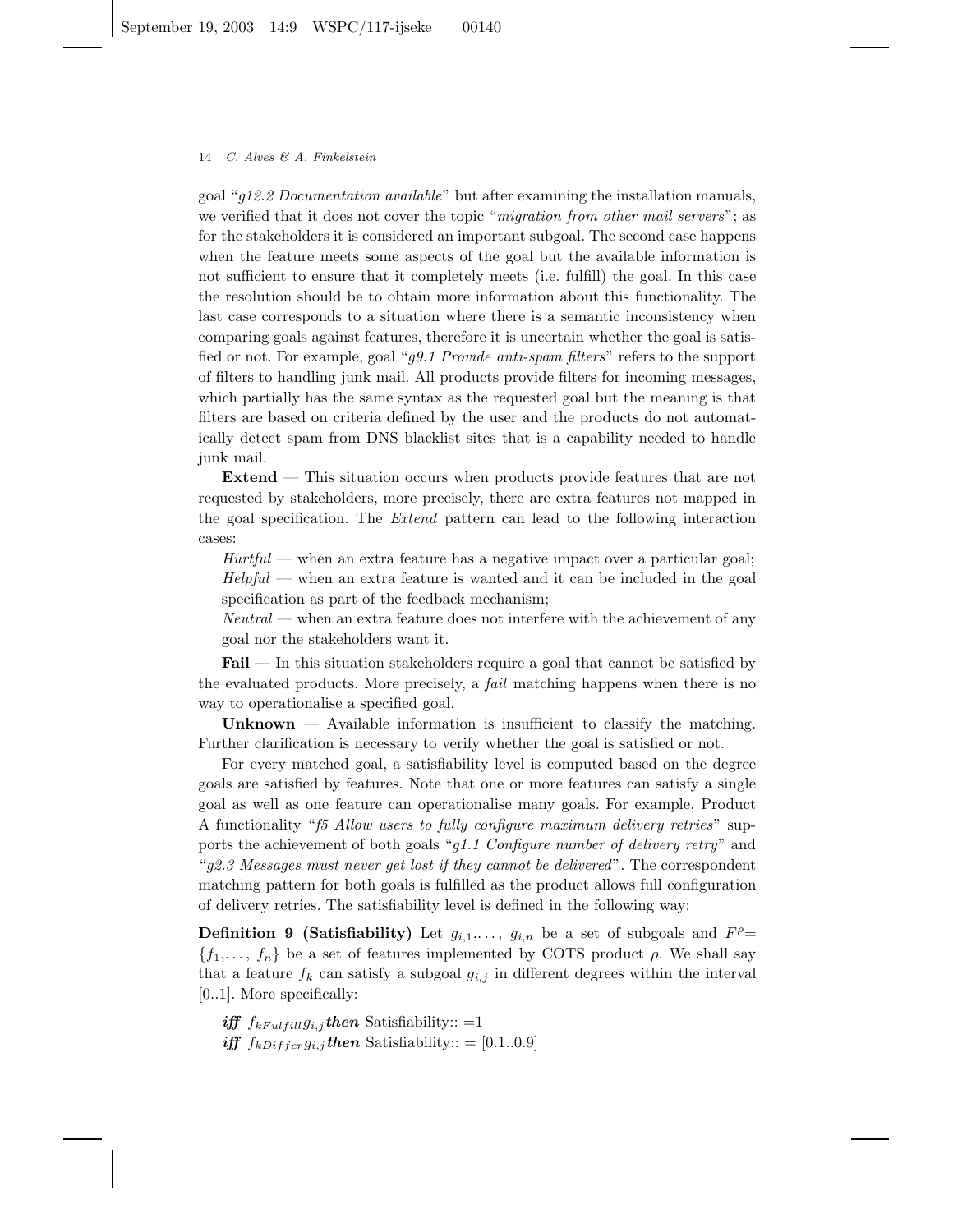Table 3. Satisfiability level of each matching pattern.

| Matching pattern | Satisfiability level |  |  |
|------------------|----------------------|--|--|
| Fulfill          | 1                    |  |  |
| Differ           | 0.9<br>0.1           |  |  |
| Fail             | 0                    |  |  |
| Extend           | No value             |  |  |

iff  $f_{kFail}g_{i,j}$  then Satisfiability:: = 0

iff  $f_{kExtend}g_{i,j}$  then Satisfiability:: = no value

For  $\langle \text{fullfull} \rangle$  and  $\langle \text{fail} \rangle$  situations, the assignment of satisfiability value is straightforward, whereas the  $\langle \textit{differ} \rangle$  cases admit a range of values where the higher the value, the higher the goal satisfaction. If the matching is  $\langle extend \rangle$ , no satisfiability can be assigned as the provided feature is not mapped to any specified goal. In these situations, potential conflicts can arise; however it is necessary to have a detailed examination of each case to determine if there is a real conflict. Table 4 shows the matching between two Mail Server products and the stakeholders goals. Note that matching patterns are associated to subgoals rather than to goals, as goals usually describe too abstract needs; in this way we assume that goals are hardly measured in terms of operationalization alternatives provided by products. The  $\langle unknown \rangle$  is an interesting situation that occurs when extra information is needed to classify the matching, for example, the satisfaction of subgoal " $q3.1$  Messages throughput rate should be less than 5 minutes per megabyte" cannot be evaluated at the present time without first considering some dependencies like platform, number of users, and average message size. In fact, depending on other factors such as the desirability to achieve the parent goal, that undetermined subgoal can be properly evaluated in a later stage, making the matching a very interactive process.

As illustrated in Sec. 4, goals are refined into subgoals representing a more specific description of how to achieve a higher-level goal. In this way, we can say that subgoals contribute to the satisfaction of the parent goal. In order to measure the relative contribution each subgoal gives for the satisfaction of the parent goal, we propose the use of normalized weights associated to each subgoal.

**Definition 10 (Contribution)** Let  $g_{i,1},\ldots,g_{i,n}$  be a set of subgoals of parent goal  $g_i$ . We shall say that each subgoal  $g_{i,j}$  has a contribution value cont<sub>j</sub> to achieve  $g_i$  so that:

$$
\sum_{j=1}^{n} g_{ij}(\text{cont}_j) = 1 \text{ where } n ::= n^{\circ} \text{ subgoals}
$$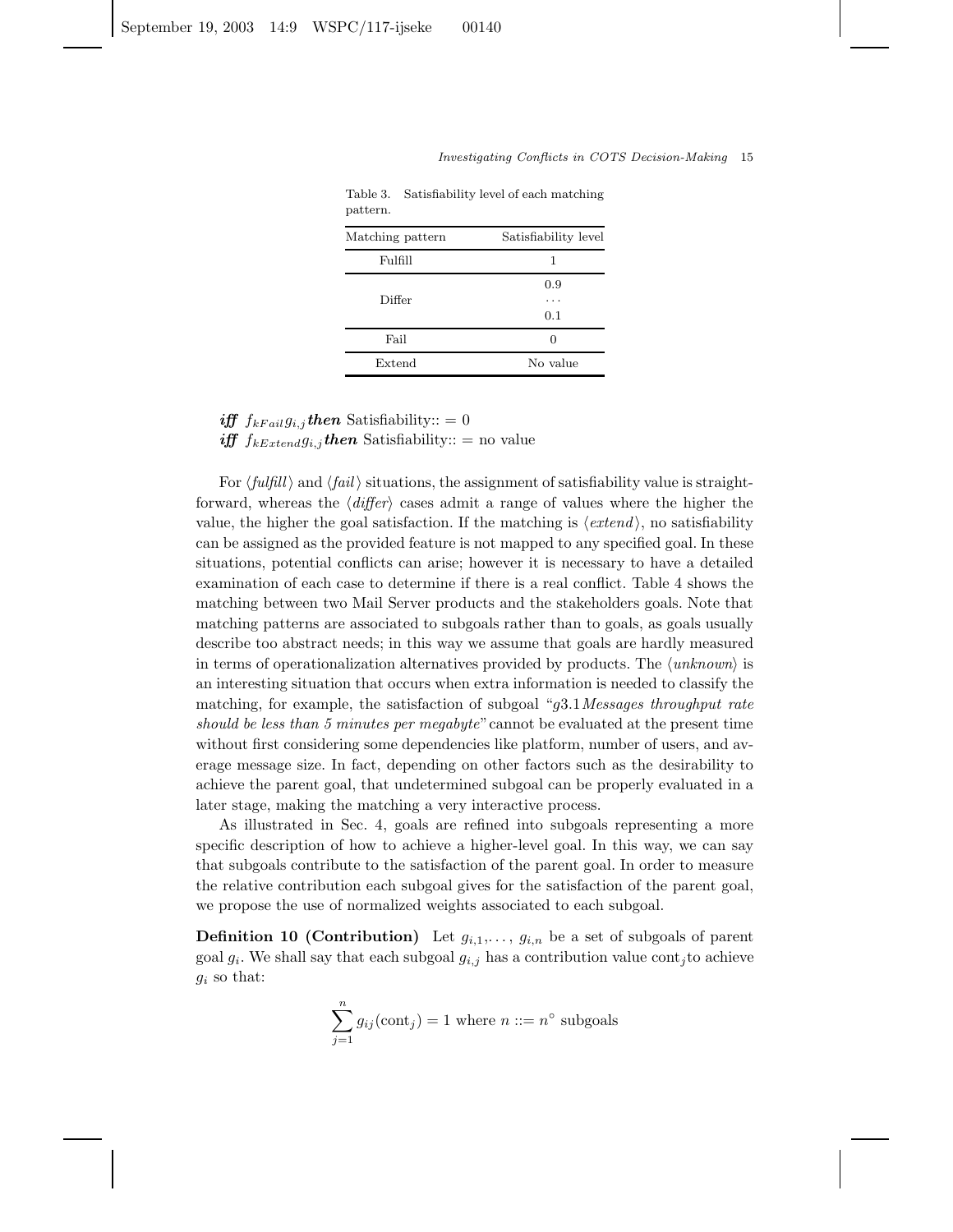Table 4. Matching patterns associating goals and features.

|                                                                            |           | Matching between goals and features |  |
|----------------------------------------------------------------------------|-----------|-------------------------------------|--|
| Goal description                                                           | Product A | Product B                           |  |
| g1 Ensure and communicate message delivery                                 |           |                                     |  |
| g1.1 Configure number of delivery retries                                  | Fulfill   | Different                           |  |
| g1.2 Configure time between retries                                        | Fulfill   | Different                           |  |
| g1.3 Provide message delivery notification                                 | Fulfill   | Fulfill                             |  |
| g2 Ensure that messages must never get lost                                |           |                                     |  |
| g2.1 Messages must never get lost if they cannot be stored                 | Fulfill   | Fulfill                             |  |
| g2.2 Messages must never get lost if a failure happens                     | Fulfill   | Unknown                             |  |
| g2.3 Messages must never get lost if they cannot be<br>delivered           | Fulfill   | Fulfill                             |  |
| g3 Ensure fast message delivering                                          |           |                                     |  |
| g3.1 The average response time should not exceed 1 minute                  | Unknown   | Unknown                             |  |
| g3.2 Message throughput rate should be less than 5 minutes<br>per megabyte | Unknown   | Unknown                             |  |
|                                                                            |           |                                     |  |
| g9 Support protection against external attacks                             |           |                                     |  |
| g9.1 Provide anti-spam filters                                             | Different | Different                           |  |
| g9.2 Provide anti-virus scanning                                           | Fail      | Fail                                |  |



Fig. 4. Subgoals contribution to achieve parent goal.

In Fig. 4, the goal "g4 Collaborative work" is refined into three subgoals. The subgoal "g4.1 integrated document management" contribution is 0.5, whereas "g4.2" instant messaging" and "g4.3 voice and video conferencing" have the equal contribution of 0.25. Note that the decision to operationalising g4.1 gives higher contribution to achieve g4 compared to the other two subgoals. Consider the following situation to see how the contribution value supports the decision process. Suppose that the achievement of subgoals  $q4.2$  and  $q4.3$  impose the acquisition of conferencing server version for both product alternatives resulting in extra costs.

On the other hand, subgoal  $g4.1$  can be easily satisfied by the product version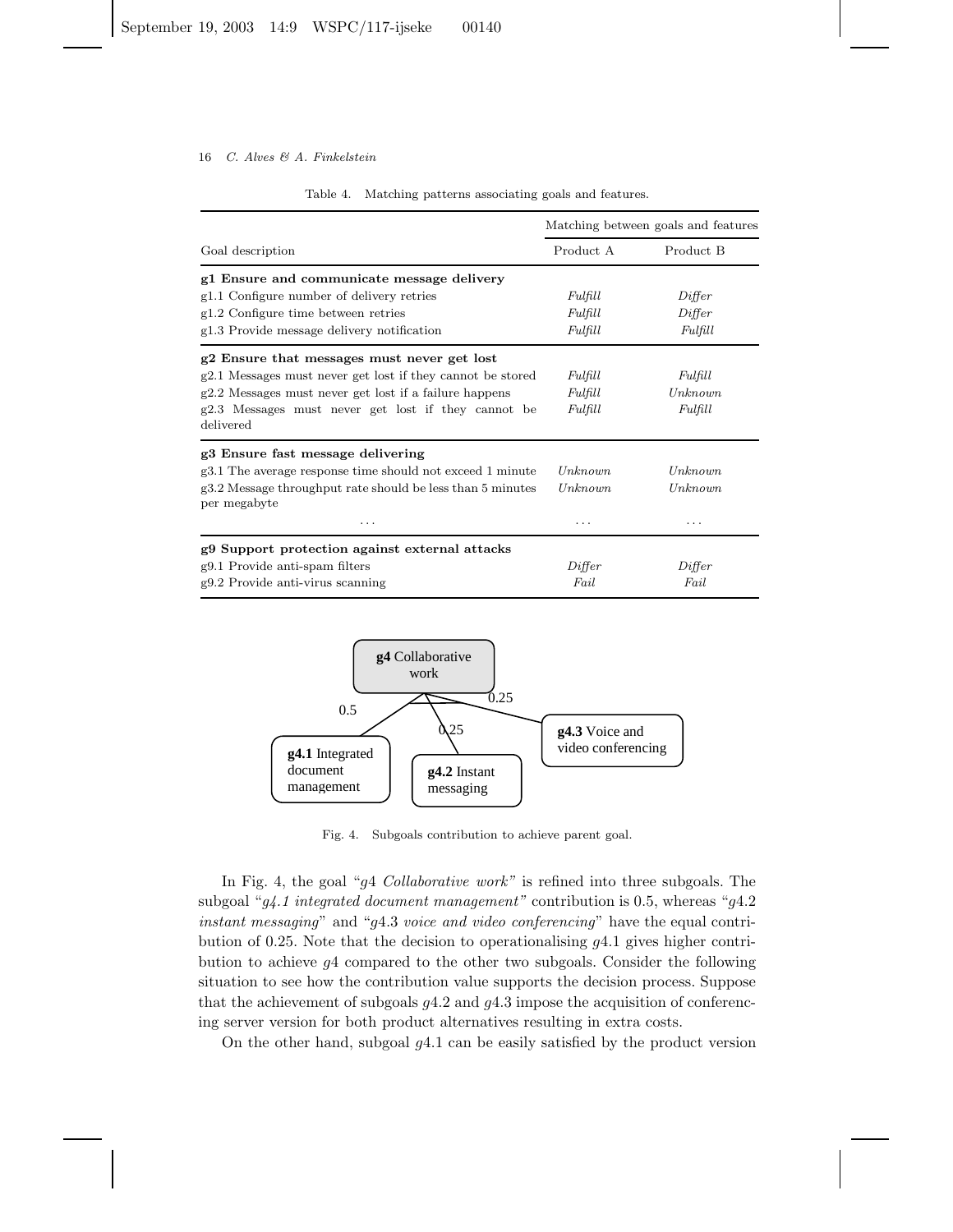being evaluated. In this case,  $g4.1$  should be preferred as it gives a higher contribution to achieve the parent goal without any constraints attached. Suppose now that g4.3 has the highest contribution value, here decision-makers have to perform negotiations to deal with the conflict. Moreover, it is necessary to judge which are the real benefits of operationalising g4.3 in order to achieve the parent goal as well as assessing the associated risks and costs of acquiring a more expensive and complex package version.

### 7. Dealing with Conflicts

In the previous section, we have illustrated with some examples that a conflict can arise when different alternatives can be chosen to satisfy stakeholders goals, so that evaluators have to investigate the risks and trade-offs associated with each alternative. These alternatives are generated from the combination of interacting and interdependent issues. The satisfaction of goals depends on the following factors: desirability to achieve the goal; subgoals contribution; attached constraints; interactions with other goal and subgoals; satisfiability of features. A conflict arises due to association of disputing factors. For instance, a typical conflicting situation happens when a highly desirable goal is affected by negative interactions and is under hard constraints. The conflict management aims at finding solutions that are sufficiently good, even if they are not optimal [18].

## 7.1. Categories of conflicts

In particular, the following kinds of conflict may be generated:

Intra conflicts — conflicts originated between goals when there is a negative interaction between them. For example, goal "g2.2 messages must never get lost if a failure happens" has a negative impact on " $q3$  fast message delivery" as backup and recovery strategies, which are possible operationalizations of  $g2.2$  (see Fig. 3), induce extra overhead delaying the time of message delivery. In this case, decisionmakers have to deal with questions like "Which goal should be satisfied?" or "Which goal brings more benefits?" in order to solve intra conflicts.

Inter conflicts — conflicts found between goals and product features. This type of conflict occurs in cases of mismatch, in other words, when there is one of the patterns  $\langle conditional_fulfill\rangle \langle differ \rangle \langle fail\rangle$  or  $\langle extend \rangle$ . In particular, the  $\langle unknown \rangle$  situation does not lead to mismatches as it represents the lack of information to classify the matching. As example of inter conflict consider the mismatch shown in Table 5 where " $q9.2$  *Provide anti-virus scanning*" is not satisfied (i.e. matching  $\langle fail \rangle$  by any of the evaluated packages. Let us assume that the desirability of goal "g9 Support protection against external attacks" is very high and the contribution of  $q9.2$  to its parent goal is 0.8, which means that operationalising g9.2 represents a very important contribution to the overall satisfaction of the system. However, as that subgoal cannot be achieved by any package, a conflict arises. On the other hand, a mismatch between goals and features does not necessarily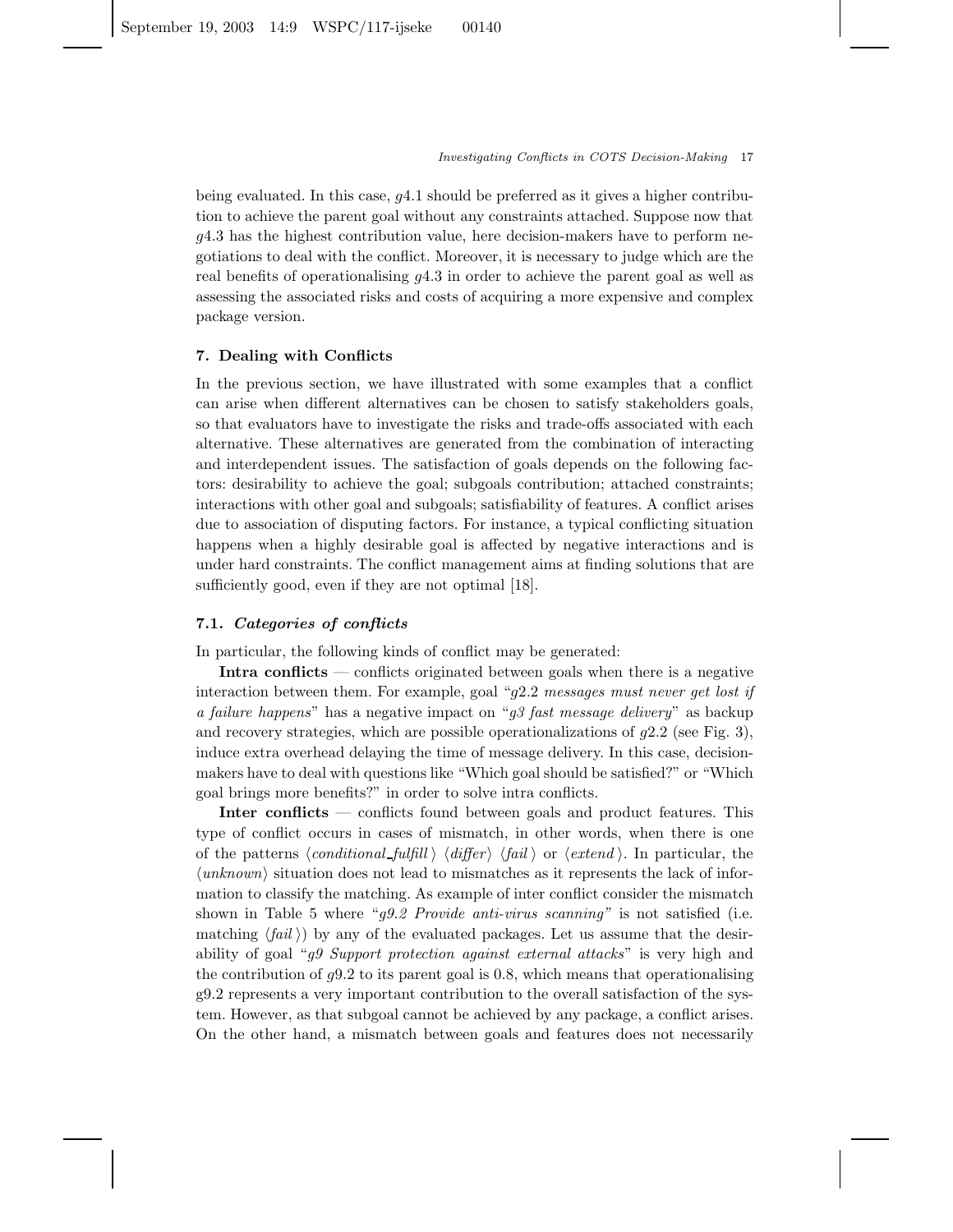| Situation                                                                                                                                           | Matching Pattern       | Example                                                                                                    | Rationale                                                                                                                                                                                                                                | Potential Resolutions                                                                                                                                                                                                                                                                                                                                                   | Risks                                                                                                                   |
|-----------------------------------------------------------------------------------------------------------------------------------------------------|------------------------|------------------------------------------------------------------------------------------------------------|------------------------------------------------------------------------------------------------------------------------------------------------------------------------------------------------------------------------------------------|-------------------------------------------------------------------------------------------------------------------------------------------------------------------------------------------------------------------------------------------------------------------------------------------------------------------------------------------------------------------------|-------------------------------------------------------------------------------------------------------------------------|
| Product can fully<br>satisfy the<br>goal,<br>but it is neces-<br>sary to accept some<br>constraints                                                 | Fulfill<br>Conditional | g4.2 Instant messag-<br>ing                                                                                | This feature imposes the con-<br>straint of requiring the con-<br>ferencing server version                                                                                                                                               | Investigate if the constraints<br>will hurt any goal and also<br>verify the goal desirability                                                                                                                                                                                                                                                                           | Acquiring that specific<br>version might increase<br>costs                                                              |
| Goal satisfaction is<br>difficult to test                                                                                                           | Differ                 | g 3.1 The average re-<br>sponse time should<br>not exceed 1 minute                                         | Testing the feature demands<br>the analysis of parameters<br>such as platform, number of<br>users, average message size                                                                                                                  | - If desirability is high and<br>the test cases easy to perform<br>then test the feature.<br>- If desirability is high and<br>test cases are difficult to per-<br>form then try to discard the<br>goal, otherwise if users do not<br>accept, run the tests.                                                                                                             | Testing might demand<br>extra time and re-<br>sources                                                                   |
| Feature<br>partially<br>meets all the con-<br>straints<br>of<br>the<br>wanted goal                                                                  | Differ                 | g12.2<br>Documenta-<br>tion available                                                                      | The installation manuals do<br>the<br>cover<br>topic<br>not<br>"migration from other mail<br>servers" that is a very desir-<br>able attribute                                                                                            | - Investigate if it is pos-<br>sible to obtain that infor-<br>mation from other sources<br>$-$ Try to negotiate the goal<br>and accept packages limita-<br>tions                                                                                                                                                                                                        | The mail server instal-<br>lation might be com-<br>promised                                                             |
| partially<br>Feature<br>meets the wanted<br>goal but it is nec-<br>essary extra infor-<br>mation to ensure<br>whether the match-<br>ing is complete | Differ                 | g1.2 Configure time<br>between retries                                                                     | At the moment it is not pos-<br>sible to ensure that Product<br>B allows fully configuration<br>of time between retries                                                                                                                  | - Examine the feature in<br>more detail and verify the<br>trustability of information.<br>- Analyse if the goal satisfi-<br>ability is acceptable                                                                                                                                                                                                                       | If the feature trustabil-<br>ity is low it might com-<br>promise the reliability<br>of the evaluation                   |
| Feature apparently<br>meets the goals but<br>there is a semantic<br>inconsistency<br>be-<br>tween goal and fea-<br>$_{\rm ture}$                    | Differ                 | g9.1 Provide<br>anti-<br>spam filters                                                                      | Both products provide filters<br>for incoming messages, which<br>partially meets the requested<br>goal but the filters are based<br>on criteria defined by the<br>user, it does not automati-<br>cally detect spam from DNS<br>blacklist | First examine if the feature<br>Acquiring extra tools<br>satisfies the goal in an ac-<br>might cause interope-<br>rability problems as<br>ceptable level:<br>- If not acceptable then try<br>well as increase cost<br>to relax the goal or if stake-<br>and integration time<br>holders do not accept then<br>analyse the feasibility of ac-<br>quiring a specific tool |                                                                                                                         |
| Feature extend the<br>goal specification so<br>that it has a nega-<br>tive impact over a<br>particular goal                                         | Extend                 | f20 Presence infor-<br>mation, enables one<br>user to see whether<br>another user is cur-<br>rently logged | This feature may hurt some<br>privacy concerns of stake-<br>holders                                                                                                                                                                      | - Investigate the impact of<br>the conflict, if it is high and<br>not acceptable then develop<br>wrappers to hide the un-<br>wanted features                                                                                                                                                                                                                            | Developing wrappers<br>might be complex and<br>time demanding                                                           |
| Goal cannot be sat-<br>isfied by the prod-<br>uct                                                                                                   | Fail                   | g9.2 Provide<br>anti-<br>virus scanning                                                                    | None product has anti-virus<br>scanning                                                                                                                                                                                                  | $-$ Try to discard the goal, if<br>not possible, analyse the fea-<br>sibility of acquiring a specific<br>tool                                                                                                                                                                                                                                                           | Acquiring extra tools<br>might cause interope-<br>rability problems as<br>well as increase cost<br>and integration time |

|  | Table 5. Conflict management framework. |  |
|--|-----------------------------------------|--|

18 C. Alves & A.

Finkelstein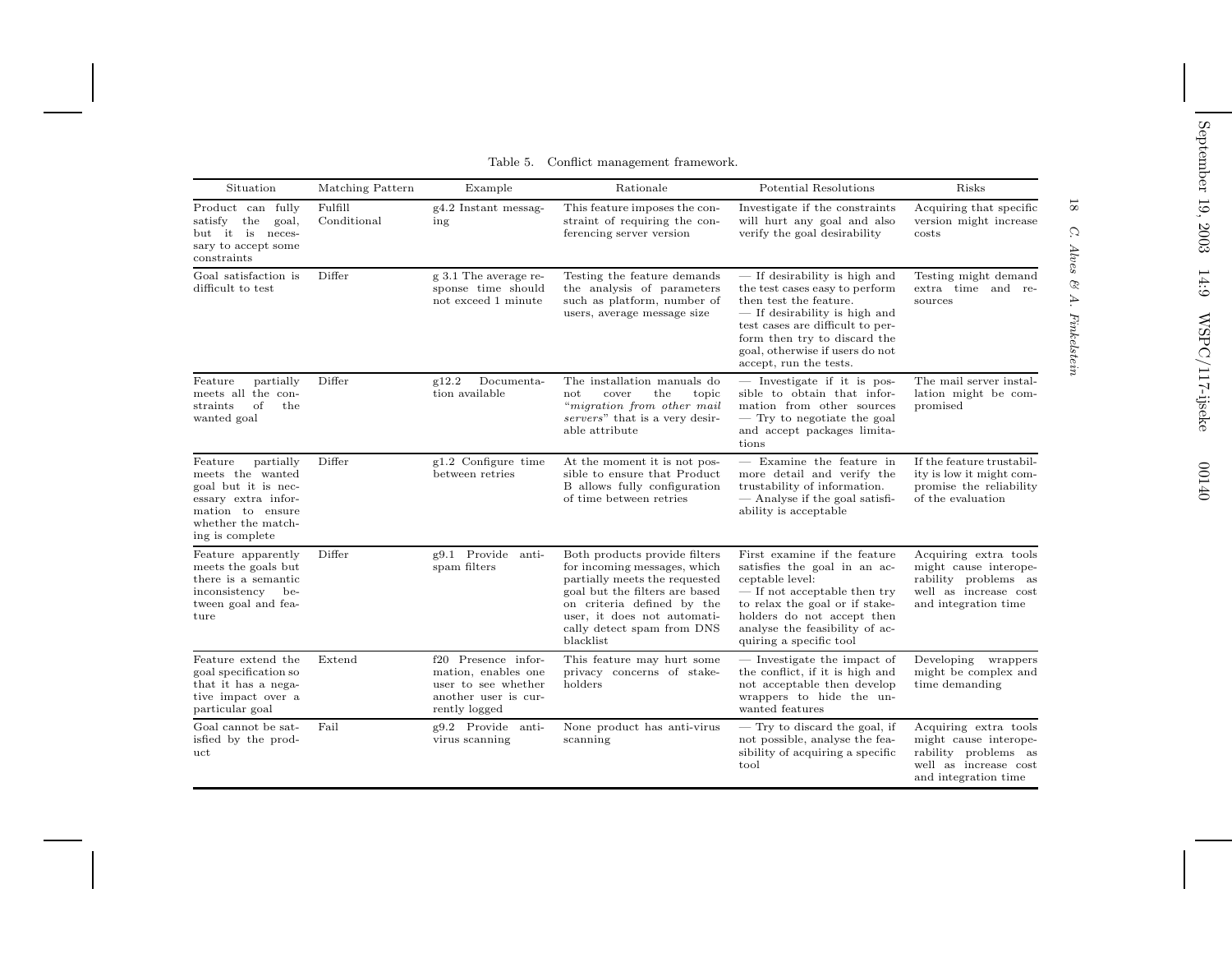originate a conflict as some potentially conflicting situations can be accepted without major consequences. For example, when a feature  $\langle extend \rangle$  the specified goals, stakeholders might find that unforeseen functionality helpful.

### 7.2. Conflict management

The conflict management involves the following processes: understanding the nature of conflicts; analysing the causes of conflicts and other involved factors; and finally, exploring potential resolutions that might be a compromise among all these concerns. The attributes we have presented in the previous sections are at the core of the decision-making process as they support well-justified resolutions. Our approach proposes the strategy of minimizing the number of conflicts so that decision-makers should explore alternatives to reduce potential conflicting situations. In particular, stakeholders should weak goals or accept some restrictions imposed by the packages. However, the risk of these strategies has to be carefully considered, as they should not compromise the overall satisfaction of the system.

When managing conflicts, we aim at achieving a balancing among all involved factors that originated the conflict. In Table 5, our conflict management framework is described. Note that the resolution process largely depends on the stakeholders' judgment whether the proposals are acceptable or not.

## 8. Conclusion

COTS selection is a complex task that requires careful decision-making among candidate products where the most suitable one might be selected, in other words the product that best meets users' needs. Note, however, that when acquiring COTS, users have to balance their requirements in order to accept product limitations. We have proposed a set of matching patterns to support the evaluation of how features match requirements. We have demonstrated that conflicts may arise when there is a mismatch between requirements and features.

This paper presented a goal-oriented approach to manage conflicts in COTSbased development. In order to tackle the conflict problem we showed that it is necessary to understand the nature of conflict, analyse the causes of conflict, explore potential resolutions and examine the associated risks of resolution alternatives. We argue that conflict management should start as early as possible. However, in some situations conflicts may remain even after the package has been acquired. When to apply one or another resolution may depend on the specific package domain, on the kind of conflict, and on the seriousness of the consequences of the conflict.

We argue that requirements engineering process is in the center of COTS selection. Note that in the traditional RE, goals are elicited and then decomposed into a concise and clear description of the system to be implemented. After the system has been developed, analysts can trace it backwards to the goals and ensure that goals are met. In COTS-based requirements engineering, the process is similar with the difference that features are alternatives to operationalise goals.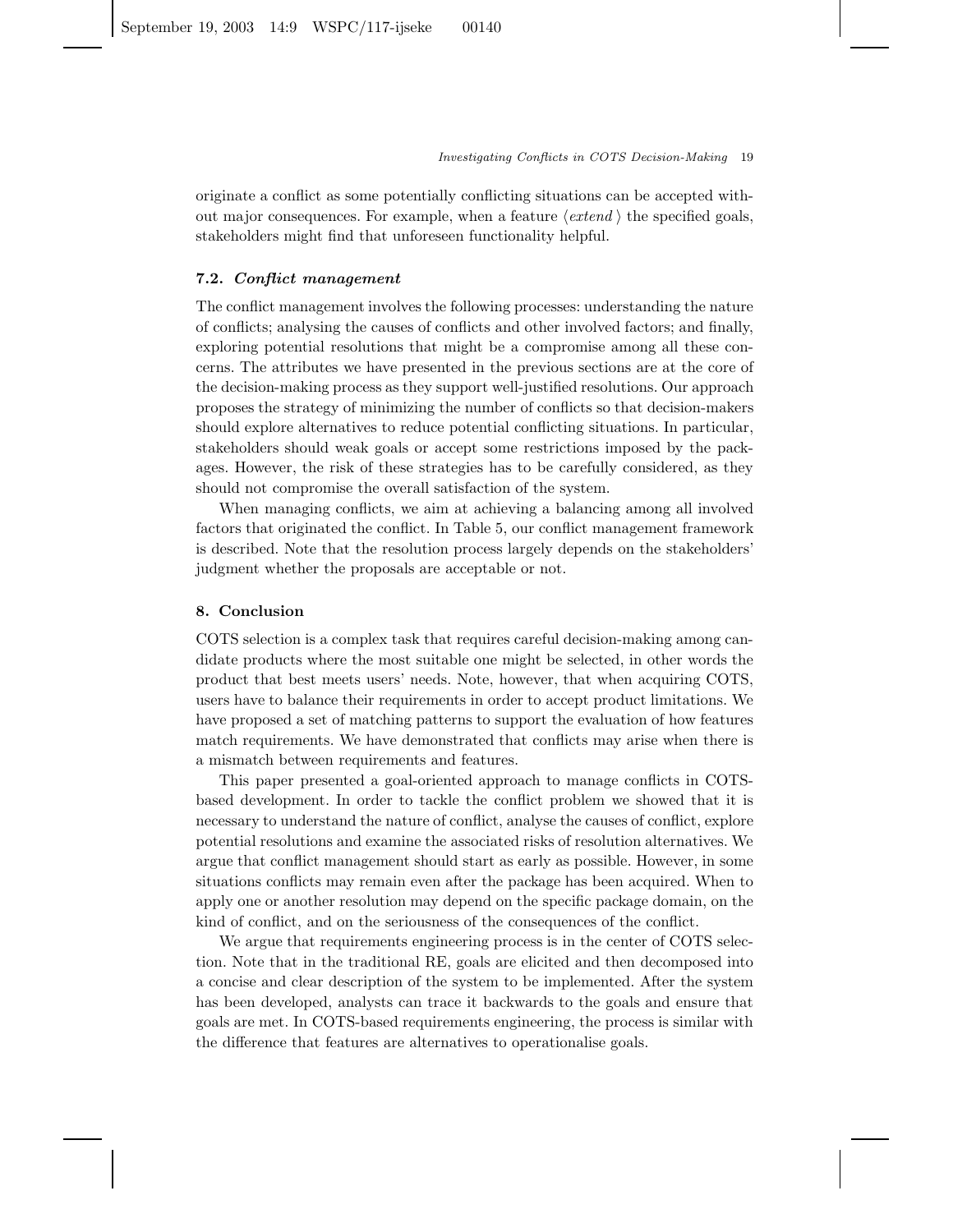As future work, we plan to enrich the negotiation heuristics, investigate in more detail the proposed resolutions and evaluate the risks associated with each proposal. Moreover, we aim at examining the types of conflict that may arise when multiple packages are selected and integrated into a composed system.

## Acknowledgements

We would like to give special thanks to Xavier Franch and Juan Carvallo for the valuable discussions about the mail server case study. This work is partially supported by CAPES grant — Brazil.

#### References

- 1. A. Anton, W. Cracken and C. Potts, "Goal decomposition and scenario analysis in business process reengineering", in Proc. CAISE'94, Utrecht, Netherlands, 1994.
- 2. A. Egyed and B. Boehm, "Comparing software system requirements negotiation patterns", Systems Engineering Journal  $6(1)$  (1999) 1–14.
- 3. A. Finkelstein, G. Spanoudakis and M. Ryan, "Software package requirements and procurement", in 8th Int. Workshop on Software Specification and Design, Paderborn, Germany, 1996.
- 4. A. Finkelstein, D. Gabbay, A. Hunter, J. Kramer, and B. Nusheibeh, "Inconsistency handling in multi-perspective specifications", IEEE Trans. on Software Engineering  $20(8)$  (1994).
- 5. A. Lamsweerde, R. Dairmont, and E. Letier, "Managing conflicts in goal-driven requirements engineering", IEEE Trans. on Software Engineering 24(11) (1998).
- 6. A. Lamsweerde, "Goal-oriented requirements engineering: A guided tour", invited mini-tutorial paper for 5th IEEE Int. Symp. on Requirements Engineering, Toronto, Canada, 2001.
- 7. B. Nuseibeh and S. Easterbrook, "Requirements engineering: A Roadmap", The Future of Software Engineering, ACM Press, 2000.
- 8. C. Alves and A. Finkelstein, "Challenges in COTS decision-making: A goal-driven requirements engineering perspective", in Workshop on Software Engineering Decision Support,in conjunction with SEKE'02, Ischia, Italy, 2002.
- 9. C. Alves and A. Finkelstein, "Negotiating requirements for COTS selection", in 8th Int. Workshop on Requirements Engineering: Foundation for Software Quality, in conjunction with RE'02, Essen, Germany, 2002.
- 10. C. Alves and J. Castro, "CRE: A systematic method for COTS selection", in XV Brazilian Symp. on Software Engineering, Curitiba, Brazil, 2001.
- 11. C. Ncube and N. Maiden, "PORE: Procurement-oriented requirements engineering method for the component-based systems engineering development paradigm", in Int. Workshop on Component-Based Software Engineering, Los Angeles, USA, 1999.
- 12. D. Carney, "Requirements and COTS-based systems: A thorny question indeed", SEI Interactive, Carnegie Mellon University, 1999.
- 13. E. Yu, P. Du Bois, E. Dubois, and J. Mylopoulos, "From organization models to system requirements: a 'cooperating agents' approach", in M. Papazoglou and G. Schlageter (eds)., Cooperative Information Systems, Academic Press, 1998, pp. 293–312.
- 14. G. Kotonia, I. Sommerville, Requirements Engineering: Processes and Techniques, John Wiley & Sons, 1998.